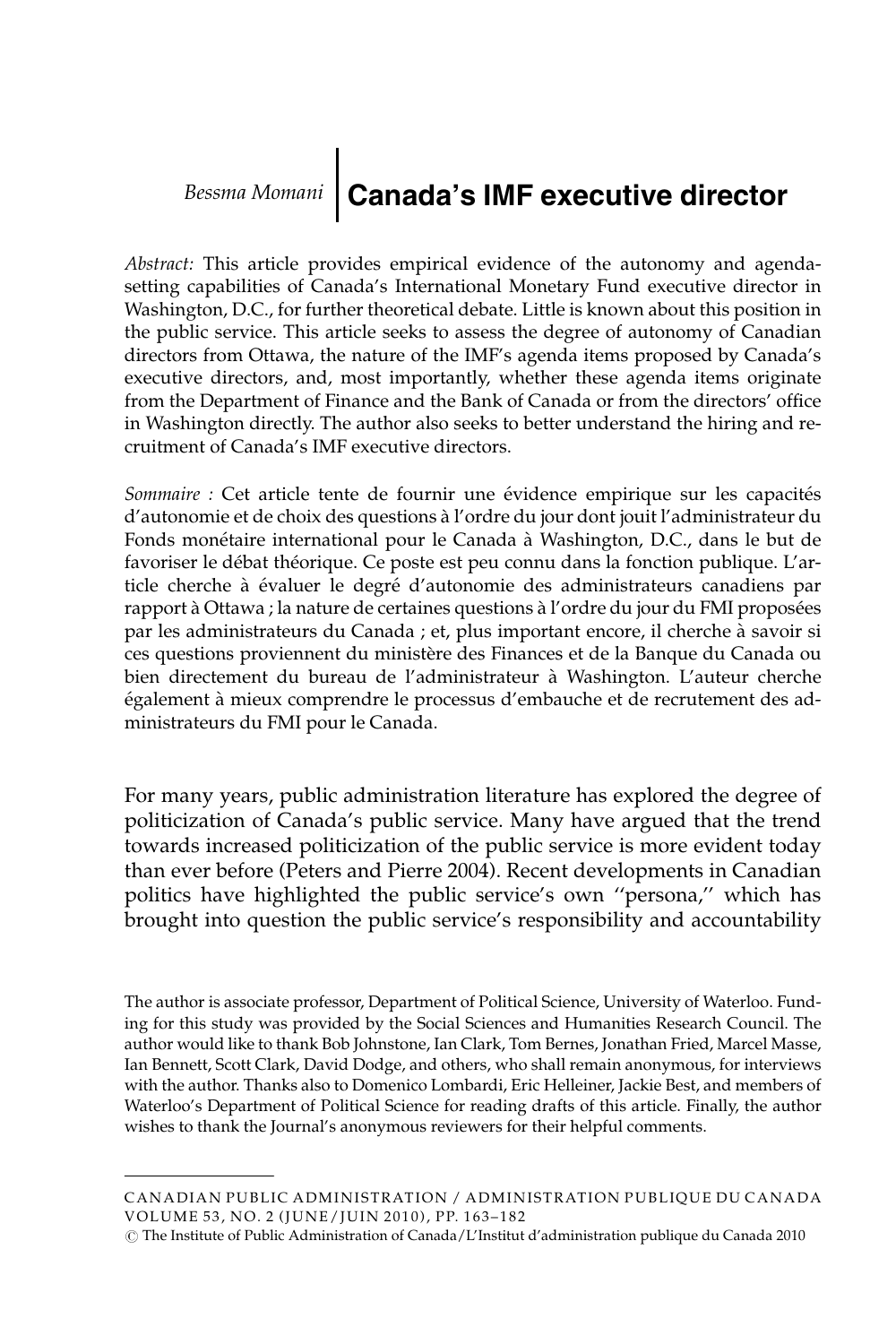(Savoie 2006). The question of how much power and influence on policymaking the public service exerts has also been debated in the literature.

This article adds empirical findings to this broader theoretical literature by examining the degree of autonomy of Canada's executive director at the International Monetary Fund (IMF), often a career public servant from the Department of Finance or Bank of Canada sent to Washington, D.C. to represent Canadian interests. Little is known about this position in the public service. How autonomous from Ottawa are Canadian IMF directors? How do Canadian executive board directors make their decisions at the IMF? What IMF agenda items have been proposed by Canada's executive directors, and, most importantly, did these agenda items originate from the Department of Finance and Bank of Canada or directly from the directors' office in Washington, D.C.? Is the appointment of the executive director politicized or has it been professionalized? This article also seeks to better understand the hiring and recruitment of executive directors and takes an important first step in providing a better understanding of this coveted yet relatively unknown position in the public service.

Personal interviews were conducted with seven of Canada's former executive directors and with three staff members from the Department of Finance, one from the Bank of Canada, and two from the IMF to understand the autonomy, authority and accountability of the position of director. Personal interviews with American, European, and non-western executive directors were also conducted to derive a better sense of their perceptions of some of the stances taken by Canadian directors. Interviews took place between 16 October 2007 and 29 May 2008. Persons interviewed will remain anonymous out of respect for their stated wishes. As well as the interviews, qualitative content analysis of Canada's reports on the IMF and Department of Finance memos and correspondence with the IMF (acquired through access-to-information legislation) were conducted to develop a more systematic and nuanced understanding of Canada's executive director position.

### The role of executive directors at the IMF

Established in 1946, the IMF has an executive board that currently comprises twenty-four directors, who are, typically, delegated from the public service in the finance ministries and central banks of Fund member countries. These executive directors are charged with the Fund's day-to-day affairs and meet several times a week. To this end, the board of governors, which is the IMF's highest decision-making body, has delegated most of its powers to the executive board. The board of governors, which in turn meets annually, entrusts the executive directors with the responsibility of representing the interests of IMF member states. To ensure an effective and manageable board, the number of directors is limited by the Fund's articles of agreement. As new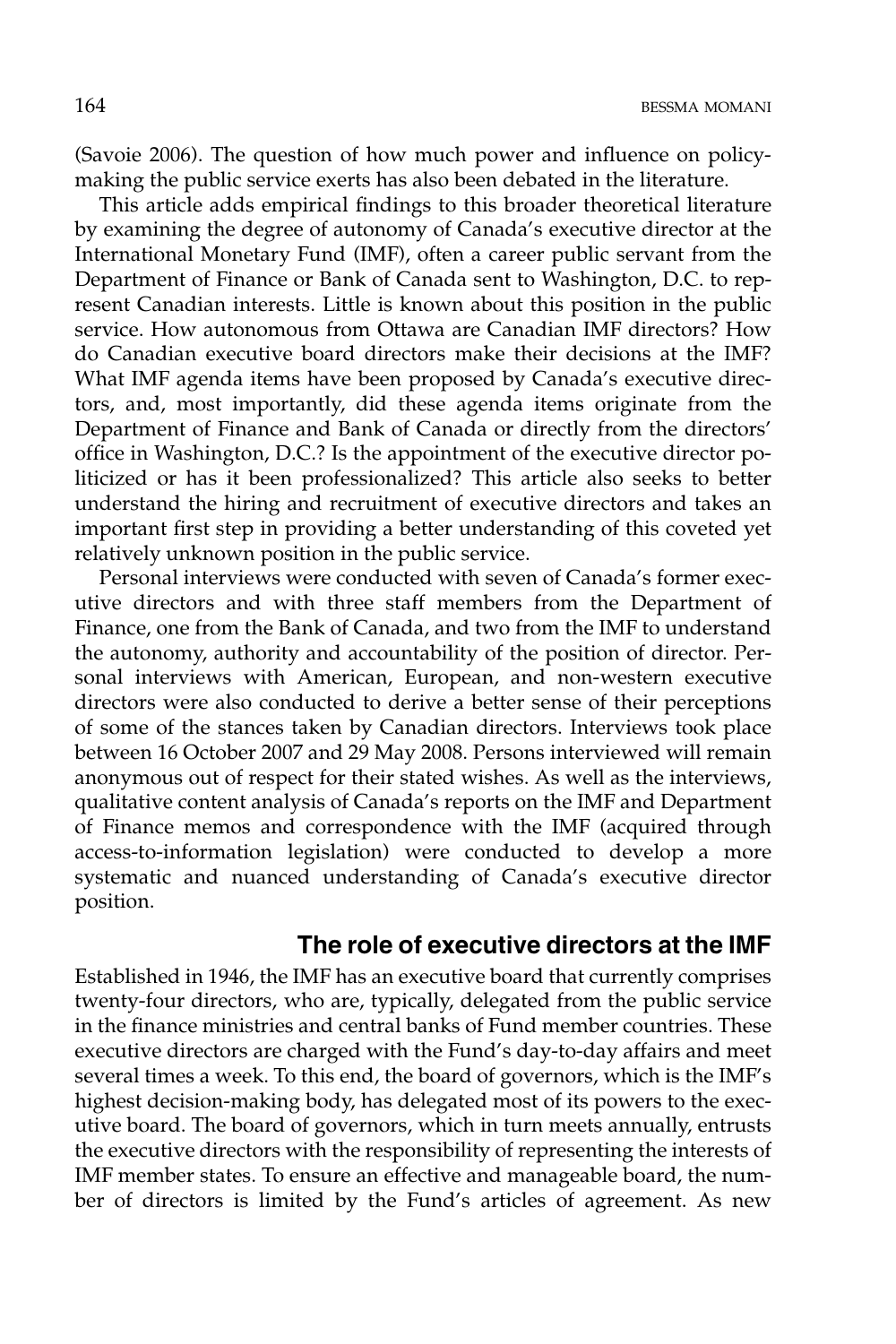members have entered the IMF over the years, however, the number of executive directors has changed, starting with twelve executive directors at the IMF's inception. The current number of twenty-four was introduced in 1992.

The board's composition reflects a weighted voting formula based on member states' contribution to IMF capital (also referred to as subscription). Five appointed executive board seats are given to the largest five contributors to IMF capital. Since the early 1970s, these seats have been occupied by the United States, Japan, Germany, France, and the United Kingdom. An additional three seats have been given to China, Saudi Arabia, and Russia; these elected seats have been held, however, without a constituency. The remaining 173 member states must pool their votes to elect executive directors to fill the remaining sixteen seats at the executive board. Currently, Canada (which also represents Ireland and a number of Caribbean members) holds one seat.

Seats at the IMF executive board are highly sought after by member nations not only because of their limited number but also because of the power given to the directors who hold these seats. In representing the interests of the board of governors, the executive board carries numerous and significant responsibilities. The board plays a vital role in approving (or not) country loans and country surveillance reports that are presented to it by the IMF staff. Members vie for representation on the executive board in order to have a say in which loan agreements are approved and what loan conditions are imposed on borrowers. Finally, for many countries, there is also the ''national prestige'' that comes with having a high quota and a seat at the board (Mikesell 1994).

Throughout the IMF's history, the issue of whether its executive board could operate with exclusive loyalty to the Fund rather than to the capitals of the board member has remained unclear. Executive directors are typically paid by the IMF and are considered technically on leave from their respective capitals. Some countries, however, such as the United States and the United Kingdom, have not consistently abided by this model. $<sup>1</sup>$ </sup>

The question of the loyalty of directors has created some problems. Some directors, including the former alternate executive director from the Middle East, have expressed a sense of being treated more like ambassadors sent by their capitals than representatives of their constituency members and the IMF. This is the very situation that IMF architects had grappled with at the time of the Bretton Woods meetings. For some Fund architects, the IMF was designed to have executive directors paid by the IMF to avoid any conflict of interest, thus ensuring that international interests would take priority over domestic or partisan interests whenever decisions were taken. Moreover, this system was intended to help spur collegiality among executive directors, who were expected by the articles of agreement to produce decisions based on ''consensual voting'' rather than outside ''political considerations''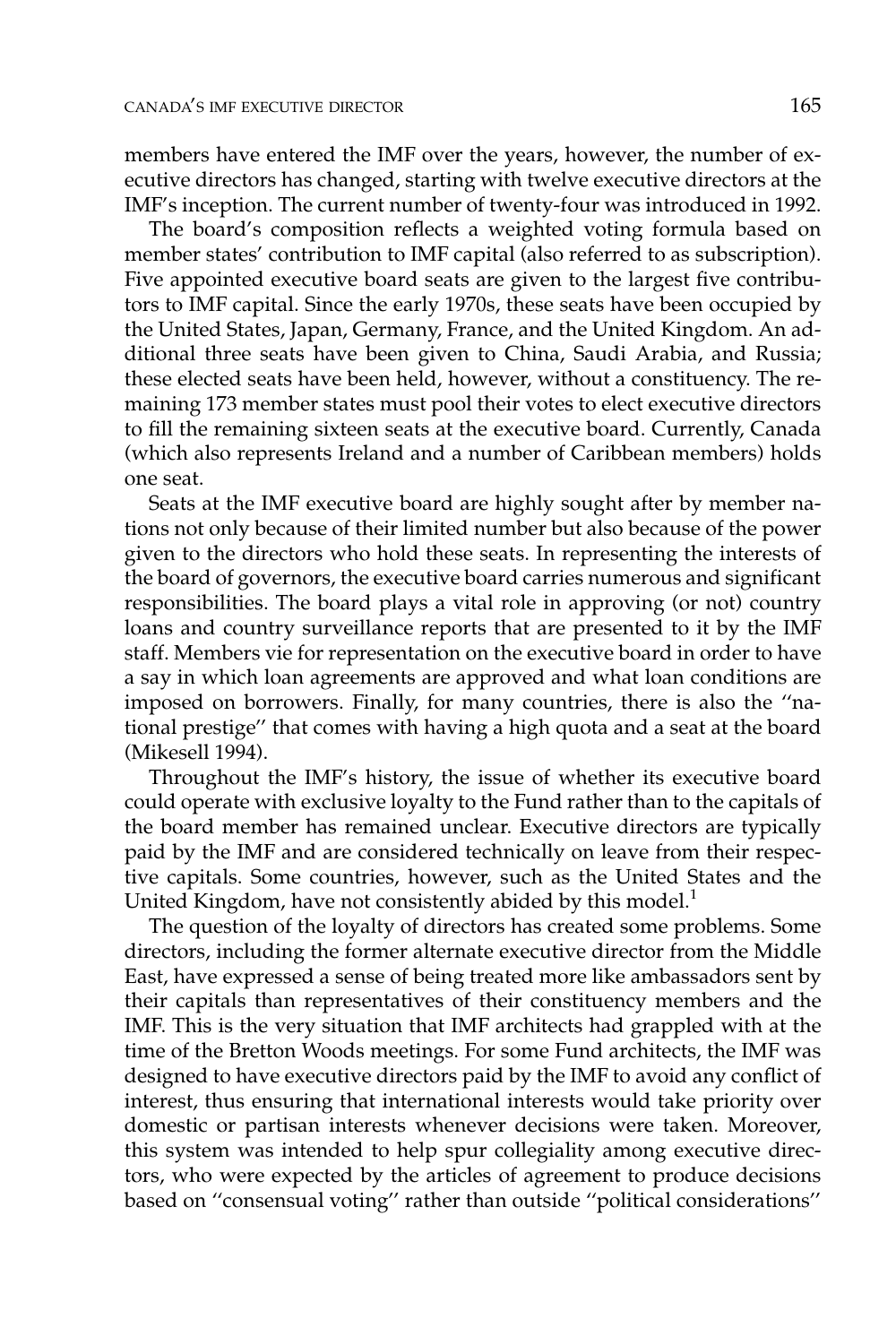(Gold 1983). In theory, this is meant to allow directors to better represent the interests of the Fund rather than those of their respective countries. In reality, however, executive directors are loyal to their capitals, and the level of collegiality in the board has continued to deteriorate (Woods 2006).

The executive board today reflects less of the IMF architects' original ideals. Perhaps related to the deterioration in directors' loyalties to the board and overall board collegiality is the fact that communication technologies have allowed the finance ministries of member capitals and central banks to have "real time" access to executive directors (Independent Evaluation Office 2008b). Moreover, the board has seen a 400-per-cent increase over the decade in the use of written executive director statements – known as ''grey papers'' – that stand in lieu of oral statements at the board (Independent Evaluation Office 2008b). Due to a relaxation of the IMF requirement that directors read their statements at the meeting, the board sees more than 4,000 grey papers per year. Grey papers have also led to higher rates of director absenteeism, the use of junior staff in directors' offices, and, more critically, a greater degree of input from and involvement of member countries' ministries of finance and central banks (see Table 1). In addition, as Ngaire Woods and Domenico Lombardi note, board accountability and efficiency are complicated further by the fact that most directors also represent an average of ten other member states in their constituency. While constituent member states might ask their directors to consider their capitals' position, the reality is that there is no mechanism for directors' accountability until an executive board biannual election takes place. This is exacerbated in constituencies such as Canada, Italy and Switzerland, where constituency members' voting strength is no match to that of the director's country (Woods and Lombardi 2006).

|                                     | Rank of officials in attendance |                   |                                               |  |
|-------------------------------------|---------------------------------|-------------------|-----------------------------------------------|--|
| Type of issue discussed             | Executive<br>directors          | <i>Alternates</i> | Other staff from<br>executive director office |  |
| Admin/finance issues                |                                 |                   | 8                                             |  |
| Policy issues                       |                                 | 6                 |                                               |  |
| Multilateral surveillance           |                                 |                   | 10                                            |  |
| Bilateral surveillance (Article IV) | 4                               | 5                 | 15                                            |  |
| Use of Fund resources/HIPC          | 4                               | 3                 | 17                                            |  |
| Combined UFR and Article IV         | 3                               | 4                 |                                               |  |

Table 1. Average Executive Director Attendance at Board Meetings, Number of Occasions 2006

Source: Independent Evaluation Office 2008b: 23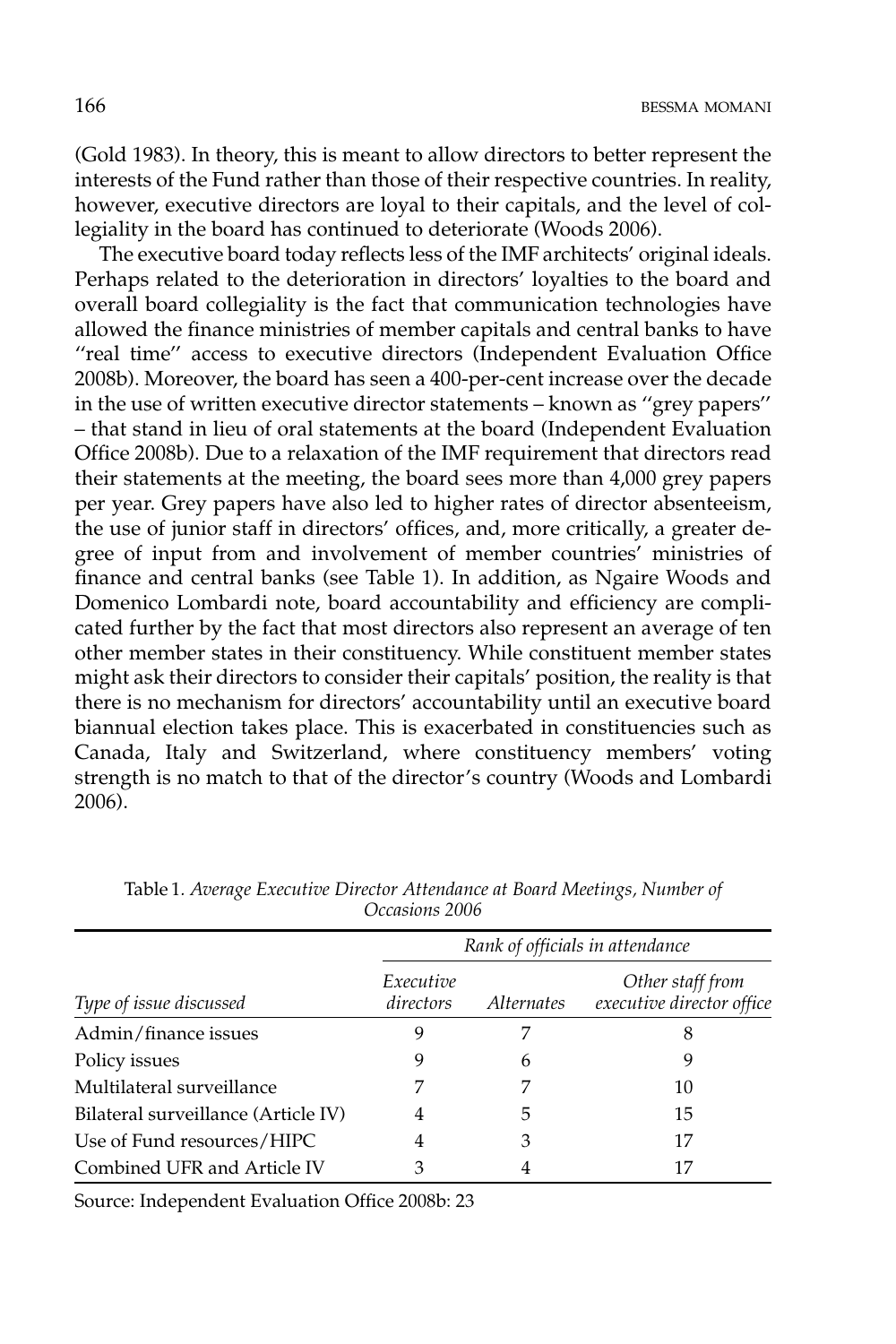Canada has held a seat at the IMF executive board from the outset. In the early years of Fund history, Canada represented a number of small European countries that have included Norway and Iceland. Today, Canada represents Ireland and now has a constituency that also includes numerous Caribbean members: Antigua and Barbuda, the Bahamas, Barbados, Belize, Dominica, Grenada, Jamaica, Saint Kitts and Nevis, Saint Lucia, and Saint Vincent and the Grenadines.<sup>2</sup> Canadian contribution to Fund capital has been a comfortable one in that its seat is arguably semi-permanent. Specifically, Canada has more than sixty per cent of the votes in its constituency, so its position as executive director is unquestioned. Unlike some members, such as the two African seats, whose votes and quotas are more evenly distributed, and whose member countries typically rotate and share the director position, Canada has always and unquestionably held the chair position in its constituency. In acknowledgment of its constituent members, however, Canada's executive director's office has made a place for an Irish alternate executive director, a Caribbean senior adviser, as well as two Canadian senior advisers, and two Canadian advisers. Indeed, Canada's is one of the most comfortable seats, and internal jockeying cannot undermine its position (Woods and Lombardi 2006).

# Autonomy of Canada's IMF executive directors

Since 1946, Canada has been represented by fifteen different executive directors (see Table 2). Louis Rasminsky, Canada's first executive director, had the longest stint as Canada's representative, serving from 1946 to 1962. Unlike other directors at the board, Rasminsky did not devote most of his time to the IMF executive board, however; instead, he concurrently served as chairman alternate of the Foreign Exchange Control Board, executive director to the International Bank for Reconstruction and Development (now known as the World Bank), and executive assistant to the governor of the Bank of Canada.

Rasminsky's decision to hold these concurrent positions was deliberate. He was a strong supporter and promoter of the idea of having only part-time executive directors at the IMF. According to Bruce Muirhead's biography, Rasminsky believed that part-time executive directors could serve their countries at the IMF better than full-time directors. If the IMF board was designed to eliminate excessive loyalty to directors' home capitals, Rasminsky was concerned that a very different kind of conflict of interest might result from too much time spent at IMF headquarters. His objection was that a director living in Washington, D.C. would fall under the undue influence of the United States and cease to be a check on Fund operations and policies. As a consequence, Rasminsky and officials in Ottawa became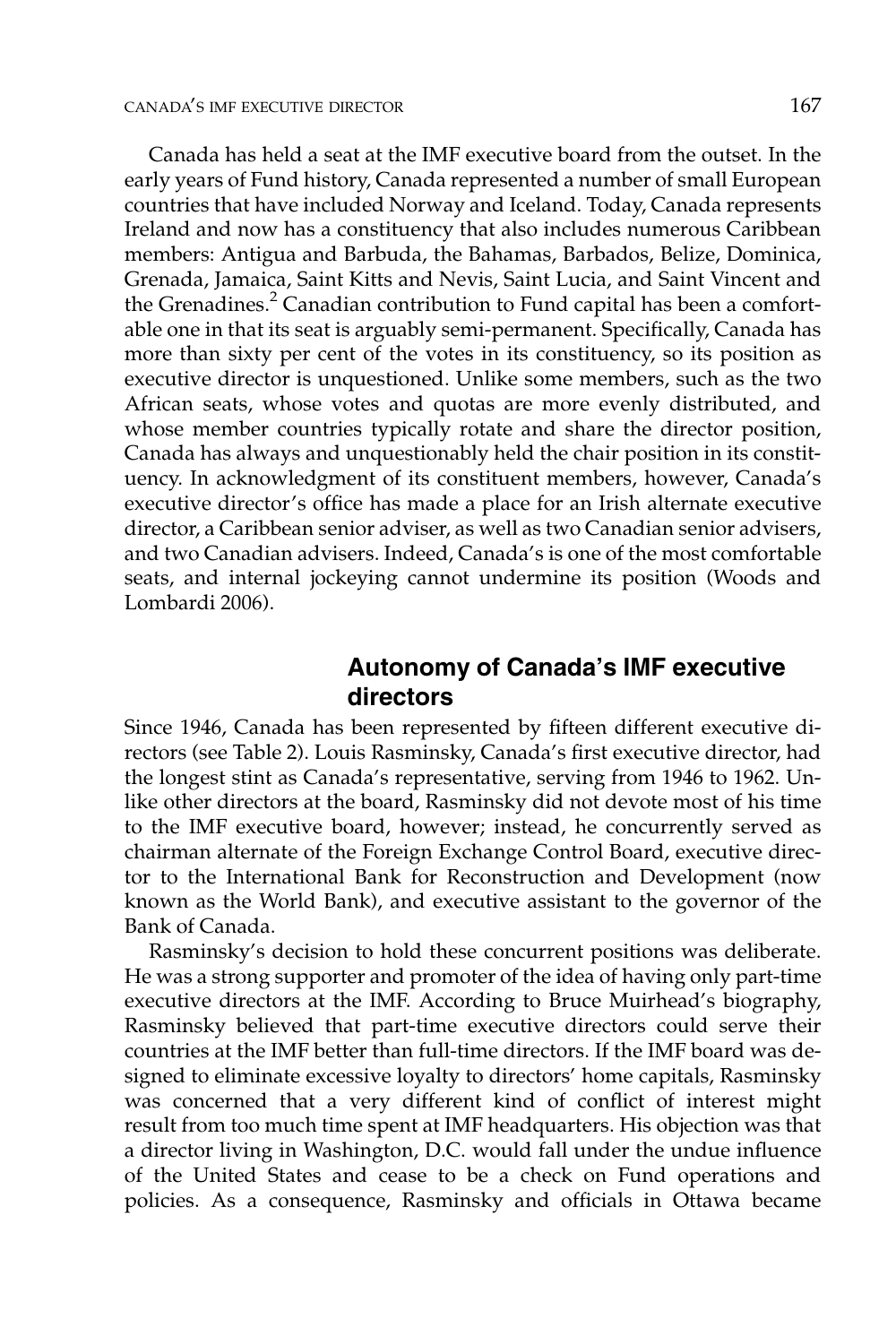| Name<br>Years served |                 |
|----------------------|-----------------|
| Louis Rasminsky      | 1945–62         |
| A.F. W. Plumptre     | 1962/1963/1964  |
| S.J Handsfield-Jones | 1964/1965/1968  |
| Robert Johnstone     | 1968/1969/1971  |
| Robert Bryce         | 1971/1972/1974  |
| Bernard J. Drabble   | 1974/1975/1981  |
| Robert K. Joyce      | 1981-85         |
| Marcel Masse         | 1985-89         |
| C. Scott Clark       | 1989-92         |
| Douglas E. Smee      | 1992-94         |
| Ian D. Clark         | 1994–96         |
| Thomas A. Bernes     | 1996-2001       |
| Ian E. Bennett       | $2001 - 04$     |
| Kevin G. Lynch       | $2004 - 06$     |
| Jonathan Fried       | 2006-08         |
| Michael Horgan       | 2008 to present |

Table 2. Canada's Executive Directors to the IMF

increasingly discontented with the shape and form the Fund was taking. The declining international character of the IMF and the rising influence of the United States led Rasminsky and others in Ottawa to give the Fund less of their commitment. Rasminsky would be one of two directors who refused to take a salary from, and who worked part-time for, the IMF (Muirhead 1999).

> [M]ost directors noted that, in general, Ottawa did not pay too much attention to what was happening at the IMF and did not try to control the directors' taken positions

Rasminsky would be Canada's last non-resident executive director. Subsequent Canadian executive directors have lived in Washington and have served exclusively, and on a full-time basis, at the IMF. In the opinion of a Canadian executive director, part of Canada's rationale for having a resident executive director had been that Canada wanted to gain more influence at the board and felt that a full-time director would help it in doing so. However, achieving the delicate balance of serving Canadian interests at the board while at the same time contributing to the ''consensual decisionmaking'' process expected of directors at the IMF required a certain finesse.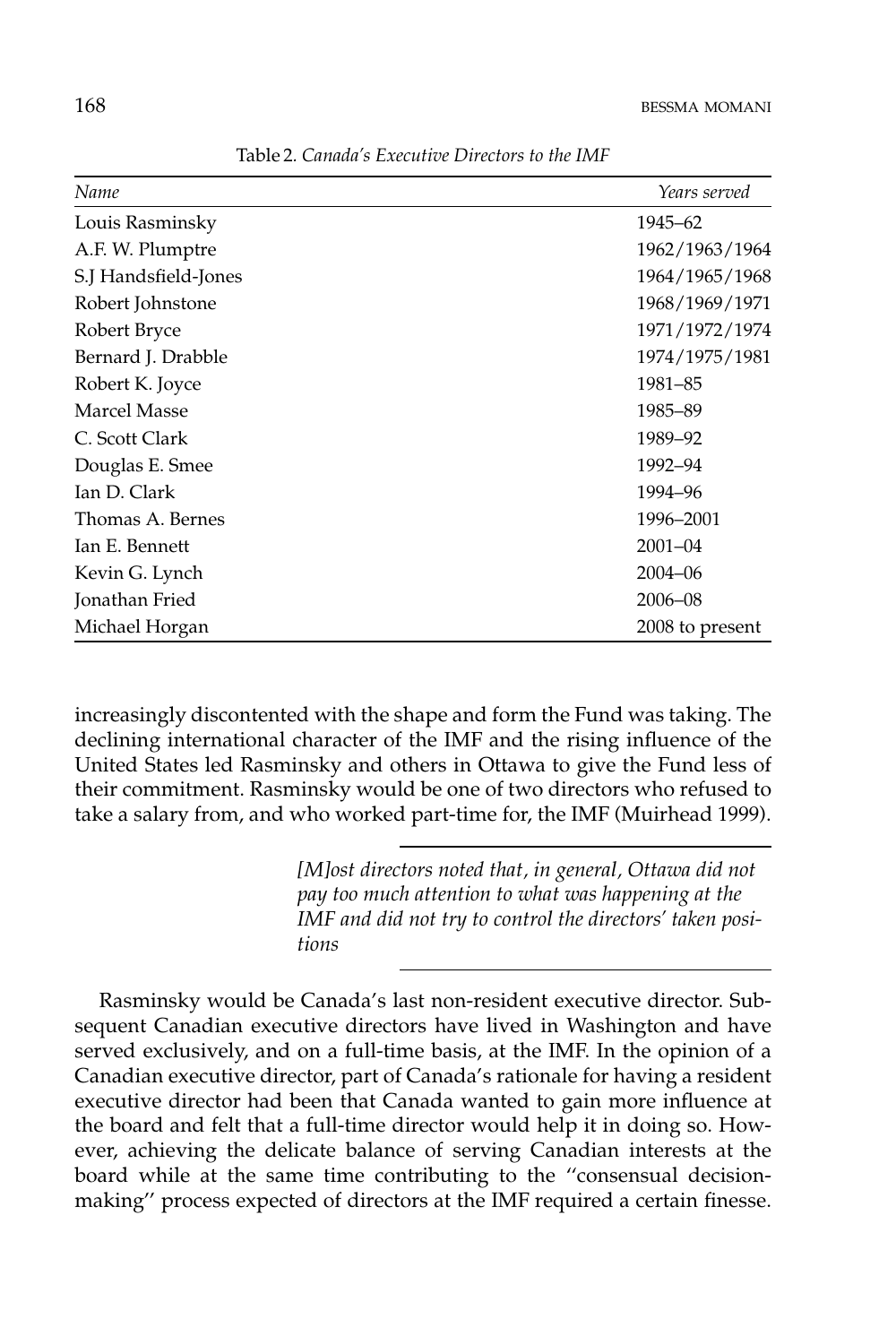As one Canadian director put it, the executive director position can feel ''schizophrenic,'' that while one simultaneously answers to Ottawa one receives a salary from the IMF.

> Today, with the rapid exchange enabled by information communication technology, there is an ease of contact between the director's office and Ottawa that makes such communication more frequent than before

The challenge of keeping an appropriate distance from both the Department of Finance and the Bank of Canada did not appear to be a particularly significant one for Canadian directors, with only a few of those interviewed noting it. One of them commented that the finance minister expected continuous briefings on internal IMF affairs, not realizing that the Canadian director's salary was actually paid by the Fund. The minister treated the executive director ''as if [he] worked for him.'' The extent to which the Department of Finance and the Bank of Canada had kept an arm's-length relationship with Canadian executive directors has in large part depended on the degree of concern exhibited by those in Ottawa over IMF matters, as well as the particular issues at hand. But having individuals in the Department of Finance and the Bank of Canada expressing interest in the IMF has tended to be the exception rather than the rule. In fact, most directors noted that, in general, Ottawa did not pay too much attention to what was happening at the IMF and did not try to control the directors' taken positions. In many respects, executive directors felt free to decide on how to respond to such day-to-day Fund issues as IMF loan agreements, Article IV consultations with members, and general policy issues. As a number of directors noted, the Department of Finance usually sent senior Canadian officials to represent it at the board, and, as a consequence, there was a lot of faith in the ability of these directors to handle internal IMF affairs on their own.

> Canadian executive directors, however, are reportedly free from interference from the Canadian Parliament and civil society groups generally

These executive directors were not, however, entirely unmoored from the Department of Finance and the Bank of Canada. Input from Ottawa was available to Canadian directors in other ways. Executive directors would sometimes seek out the advice on technical issues from staff at the Department of Finance and Bank of Canada and would often receive strong advice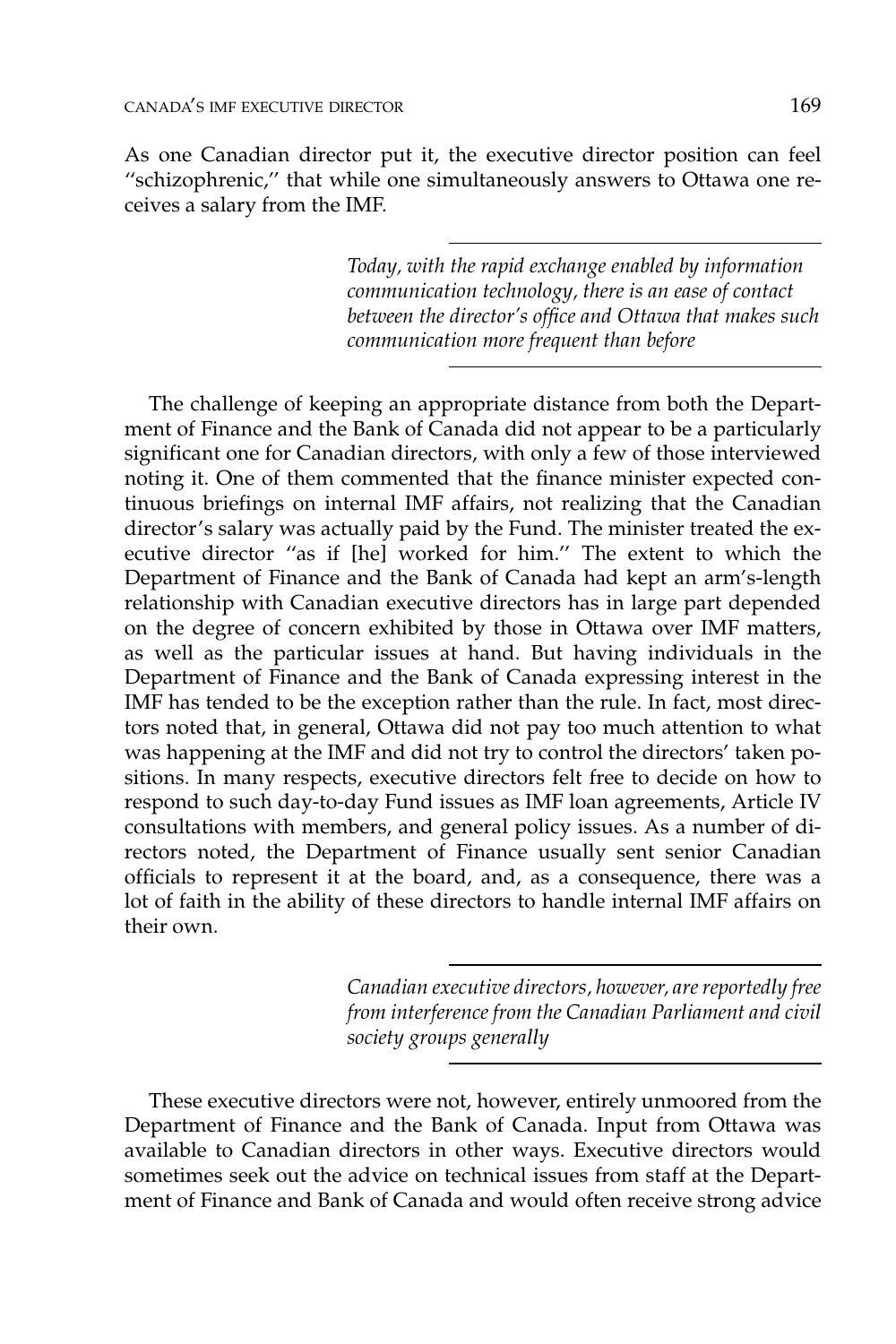from experienced Finance and Bank senior advisers who were on secondment to the director's office. Moreover, these senior advisers were in frequent communication with their respective colleagues in Ottawa. Today, with the rapid exchange enabled by information communication technology, there is an ease of contact between the director's office and Ottawa that makes such communication more frequent than before. Several directors noted that, because of the grey papers, the Department of Finance and the Bank of Canada have more input today than in prior years in Canada's executive director's statement to the board of directors. Now, directors are allowed simply to submit statements in advance of meetings, a change that, coupled with improved communication technology, has enabled Ottawa to provide more input into the directors' statement. That said, as one Bank of Canada employee noted, directors still remain the final arbiters of these documents and are free to include or exclude suggested ideas as they choose. And directors have often done this, taking liberty in deciding which ideas they would borrow and which they would simply ignore.

> As well as negotiating influences from Ottawa, Canadian executive directors have also sometimes been lobbied by countries within their IMF constituency

Nevertheless, on major economic and financial issues, the Department of Finance and the Bank of Canada expect executive directors to consult with their home capital. Personal interviews with former Canadian directors confirm that they very frequently consulted with the Department of Finance and the Bank of Canada on G7 issues and those of global and systemic importance and that Ottawa did contact the director's office about geopolitical matters being played out at the board. One director noted that the Americans often communicated with him through Ottawa, often through the Prime Minister's Office, if there were geopolitical votes and actions wanted of Canada's executive director. Similarly, Finance would call the director to vote in particular ways when there were common G7 decisions taken outside of the Fund.

Canadian executive directors, however, are reportedly free from interference from the Canadian Parliament and civil society groups generally. This is in keeping with similar findings on most members of the board: only eighteen per cent of executive board members meet regularly with civil society groups, and less than twenty-five per cent appear before their legislatures (Independent Evaluation Office 2008b). But, unlike their American counterparts, who are required to answer to the United States Congress, Canadian executive directors do not have to testify before the House of Commons on any regular basis. In fact, the last House of Commons review of the IMF and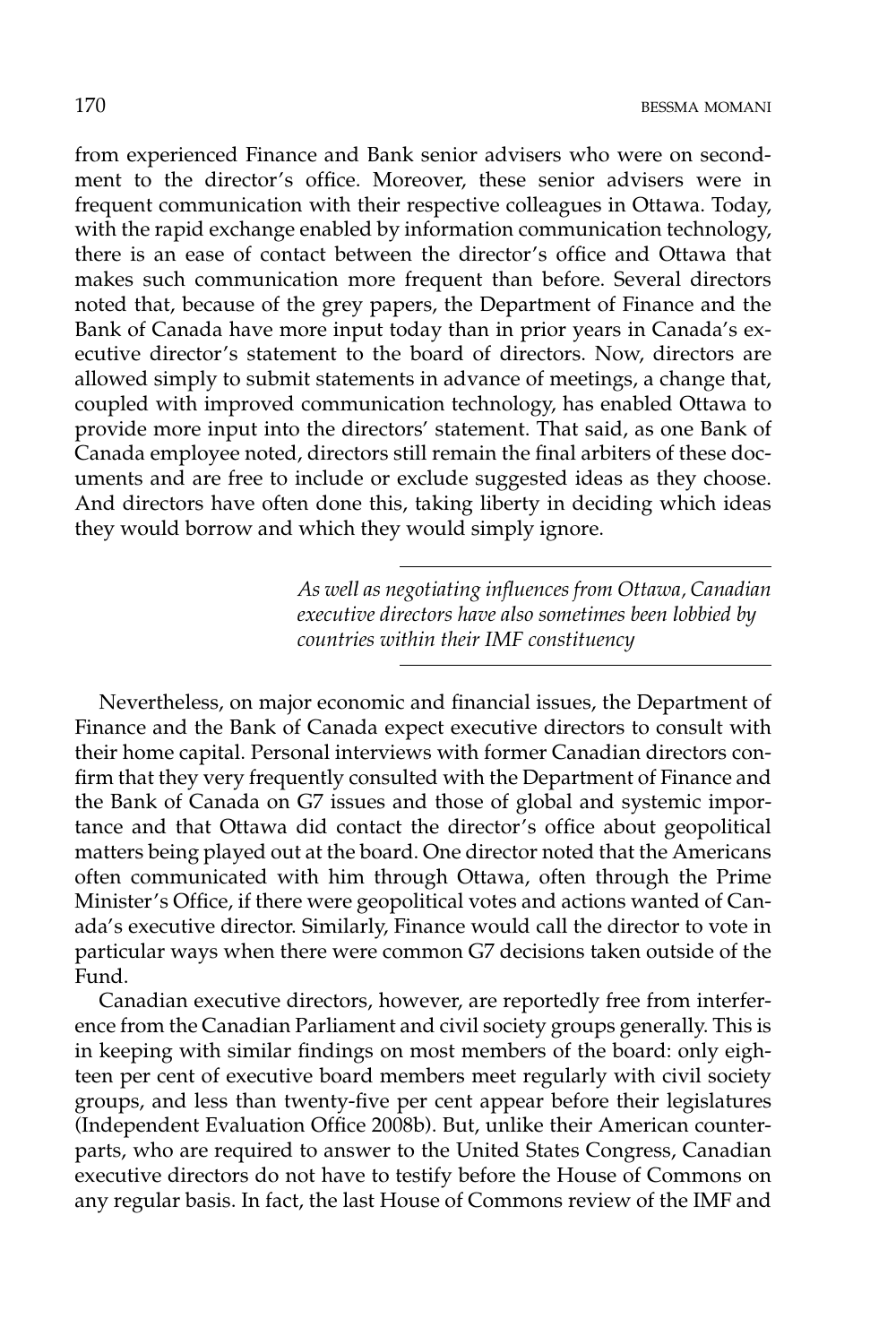other Bretton Woods Institutions took place in 1995. Subsequently, a Special Joint Committee Reviewing Canada's Foreign Policy recommended that the finance minister account for the activity and decisions of the Canadian executive director at the IMF (Halifax Initiative 2008). No such testimony, however, has since been called for. Similarly, in 2006, Parliament reviewed Bill C-293, the ''Official Development Assistance Accountability Act (S.C. 2008, c. 17),'' a private member's bill endorsed by the NDP and the Bloc québécois to ensure that overseas development aid would be targeted to poverty reduction. The proposed bill had tried to include a provision to have the IMF and World Bank executive directors report to Parliament, along the lines of executive directors' testimony in the U.S. Congress, but this part of the bill was contested by the Department of Finance. Finance argued that having the director report to Parliament would negatively affect the necessary autonomy of the executive director's office. As a Department of Finance staff member observed in an e-mail exchange with me, Finance argued that

aspects of the Bill would impose disclosure requirements on executive directors' offices that were incompatible with the institutions' own confidentiality policies. This would create difficulties for directors who, as officers of the IMF, were bound by their institutions' disclosure policies. It could also place Canada in a position where its actions were inconsistent with its obligations as a member of the IMF to respect the Fund's policies relating to disclosure of information.

Nevertheless, the minister of finance does present a lengthy annual report to Parliament, detailing Canada's taken positions on IMF activities and votes taken at the board; however, there is no debate on these reports in Parliament (Halifax Initiative 2008).

As well as negotiating influences from Ottawa, Canadian executive directors have also sometimes been lobbied by countries within their IMF constituency. Such pressures, however, have been easier for them to address. As noted earlier, Canada's position as chair of the Caribbean and Irish constituency has been a secure one, since no other member of the group has sufficient quota to challenge this position. Many of the executive directors interviewed noted that this gave them significant latitude in making their policy decisions. Directors did not usually consult with Caribbean and Irish capitals in formulating their statements to the board of directors; however, directors did quite often take on a mediating role between Caribbean governments and the IMF management and staff, particularly when a loan agreement was being negotiated. As developing states, the Caribbean constituents and their staff working in the executive director's office are understandably very interested in IMF affairs, policies and decisions. Canadian pride in having a constituency of mainly countries from the developing world, and its general support for issues, such as debt relief, that have benefited borrowing members, have resulted in rather positive relations with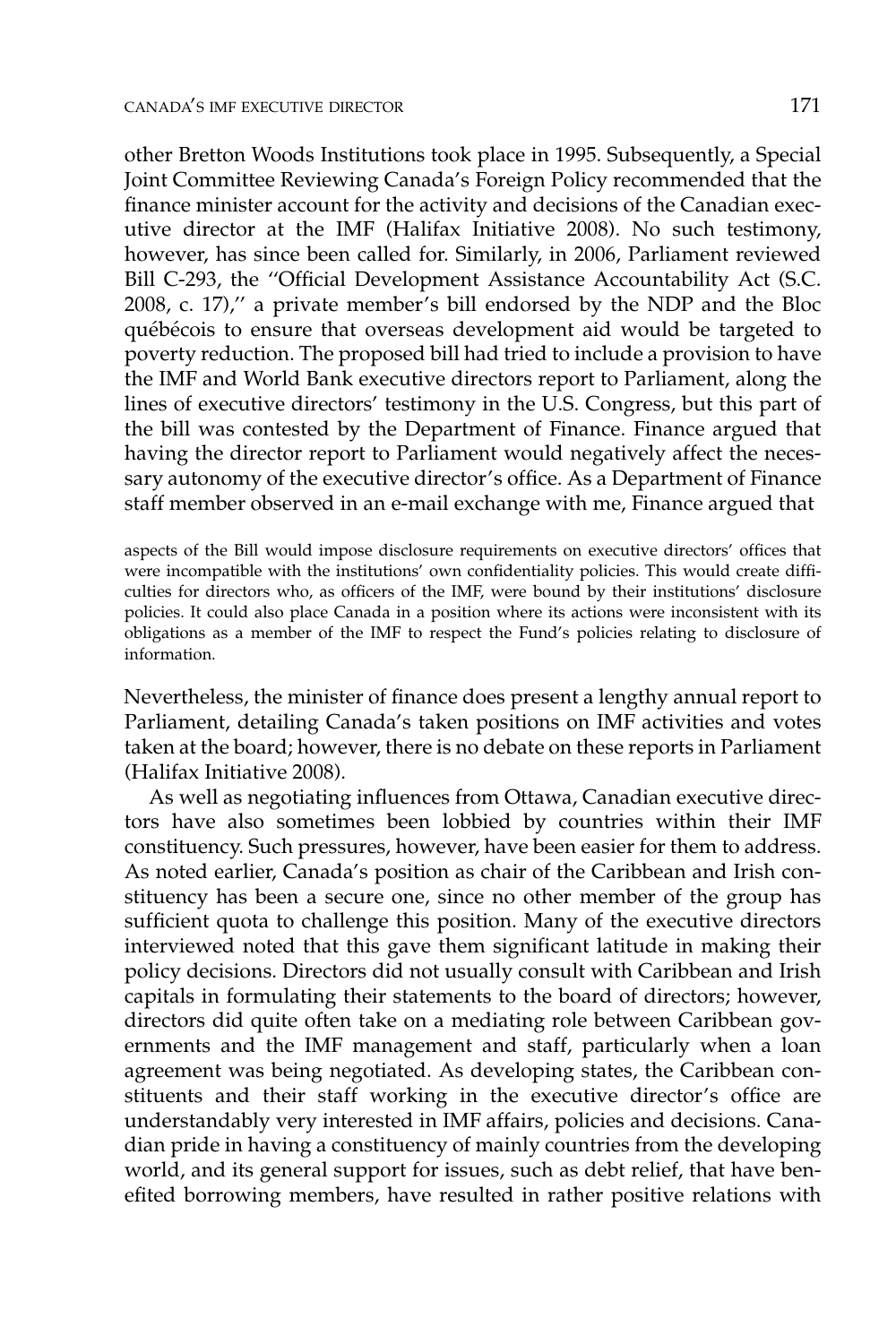the Caribbean states. Canada's Caribbean constituency has often leaned on Canada's director to help mediate differences with IMF staff. As one director put it, Caribbean members would "get beat upon by the staff," and Canada's respected and professional reputation at the Fund ''rescued them'' by enabling them to obtain better terms with Fund staff. It has helped as well to have a constituency that is almost all English-speaking; many of the problems associated with miscommunication due to language barriers and differences, as experienced in other constituencies, have been avoided.

In short, Canada has had a generally positive relationship with its constituents. There have, however, been some areas of tension. In 2000–01, for instance, the Caribbean states objected to Canada's support for the executive board initiative to combat money-laundering and weak financial regulation by monitoring and assessing offshore financial centres, many of which were located in the Caribbean islands (International Monetary Fund 2000). Caribbean states could do little other than object to the Canadian position, and the Canadians did little more than send a member of Parliament to the Caribbean ''to make nice.'' With regard to Ireland, there have also been some issues, most notably Ireland's strong interest in Canada's position and statements on the United Kingdom. Ireland's membership in the European Union had initially raised some concerns in Ottawa that the Irish would lobby for European preferences within the constituency. But this has turned out to be less of a concern than originally predicted, since Canadian directors have sufficient quota strength in the constituency. Hence, although Canada's executive directors have not regularly consulted with the Caribbean and Irish capitals, they have, nevertheless, been able to maintain generally cordial and positive relations with these constituents.

A number of Canadian directors interviewed noted that compared to many other executive directors at the board, they indeed had more liberty to devise statements and policy positions. The Americans, Japanese, French and Chinese, for example, were said to have little room to diverge from the positions of their ministries of finance and central banks. The Japanese and French, it seemed, needed to check with their capitals before responding at the board. In contrast, directors from the United Kingdom tended to be very independent at the board, devising statements and policies with even more liberty than the Canadians. A Canadian member of the IMF staff and two Canadian executive directors commented that British directors have been highly respected at the board because the United Kingdom has consistently sent politically seasoned officials who work effectively with civil society, build broad support at the board, and ultimately, as a result, command respect at the board. The degree of independence at the board, hence, appears to be highly correlated with the seniority of executive directors in their previous government positions and, more importantly, with their diplomatic skills.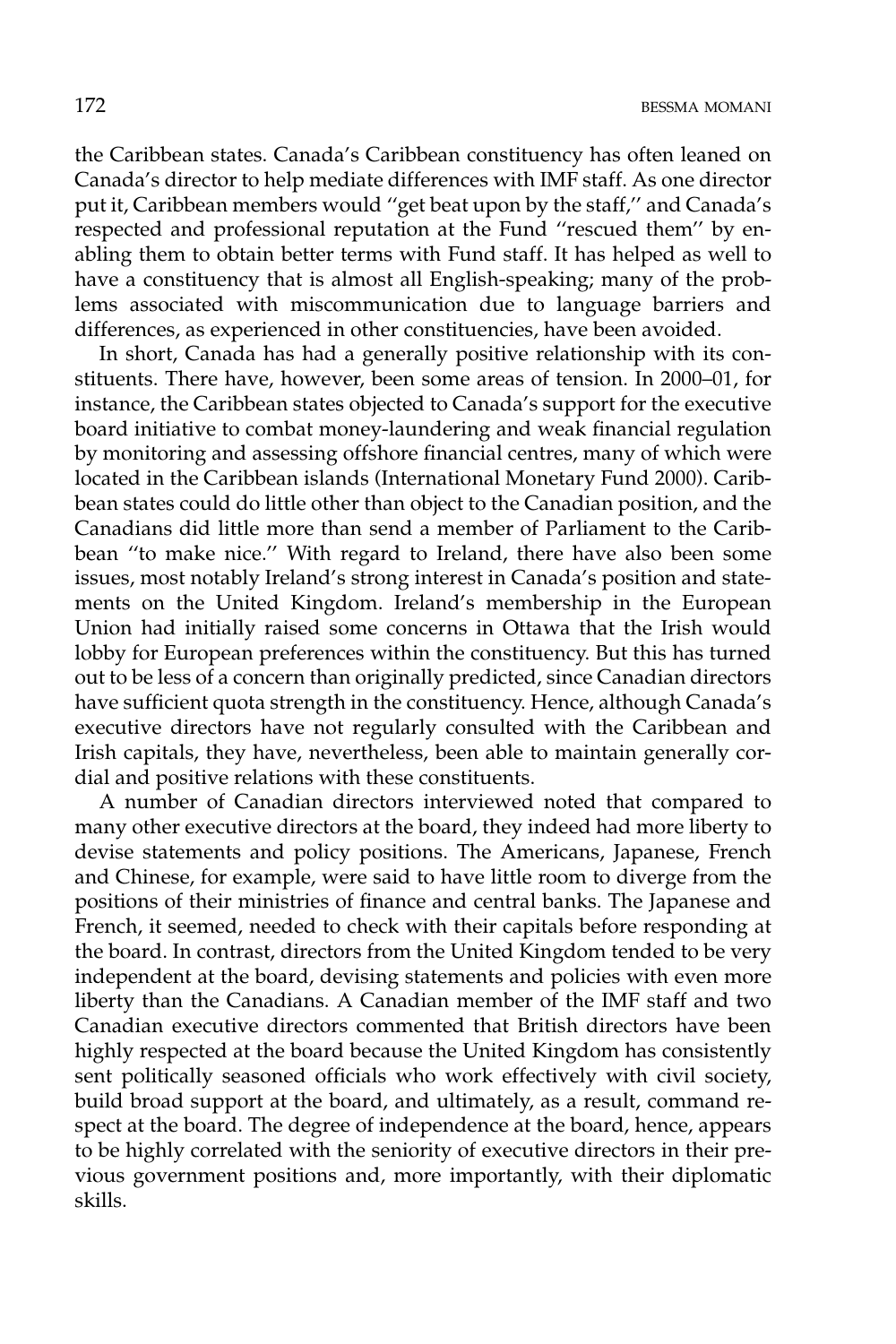# Agenda-setting: from Ottawa or Washington, D.C.?

This section examines the kinds of IMF agenda items for which Canada is best known. Most importantly, from which base do agenda-issues set by Canada's executive directors derive? Based on interviews with both Canadian and non-Canadian board members, several issues have been viewed as ''Canadian initiatives.'' First, Canada has promoted enhanced IMF transparency. This initiative to improve IMF transparency found its origins in a similar initiative within the Canadian public service during the early 1990s. A public-service reform initiative called Public Service 2000 was taking shape in Ottawa and changing long-held views about how to enhance government accountability to its citizens (see Clark 1994). It seemed ''logical,'' said one former director, that Canada would go on to suggest similar transparency and accountability reforms at the IMF. In fact, the 1992 auditor general's report specifically noted the lack of transparency and accountability in international financial institutions and asked the government to push for this reform at the Fund (Canada, Office of the Auditor General 1992). Echoing this call, the standing committee on finance and the sub-committee on international financial institutions also included in their reports a recommendation for changes at the IMF (Canada, Parliament, House of Commons, Standing Committee on Finance 1993; Canada, Parliament, House of Commons, Standing Committee on Finance, Sub-Committee on International Financial Institutions 1993). Hence, because the Canadian public service became convinced of the need for public-service reform, the Department of Finance took the next step of advocating for transparency at the IMF as well.

In its 1997 report on the IMF/World Bank to the House of Commons, the Department of Finance noted that an independent evaluation process can impartially assess IMF activities on a regular basis. In October 1996, the IMF launched an evaluation of programs by independent external experts<sup>3</sup> (Canada, Department of Finance, International Trade and Finance Branch 1997). Canada's executive director pushed to have the findings of the external experts made publically available (Canada, Department of Finance, International Trade and Finance Branch 1998). Similarly, Canada's executive director supported the IMF proposal to publicly release borrowers' written request for IMF funding (letters of intent) and IMF–borrower agreements on terms and conditions of borrowing IMF funds (policy framework papers) (Canada, Department of Finance, International Trade and Finance Branch 1999).

Many of these initiatives were precursors to the 2001 creation of the Independent Evaluation Office (IEO), which was mandated ''to conduct independent and objective evaluations of Fund policies and activities'' (Independent Evaluation Office 2008a). Canada's executive director, Thomas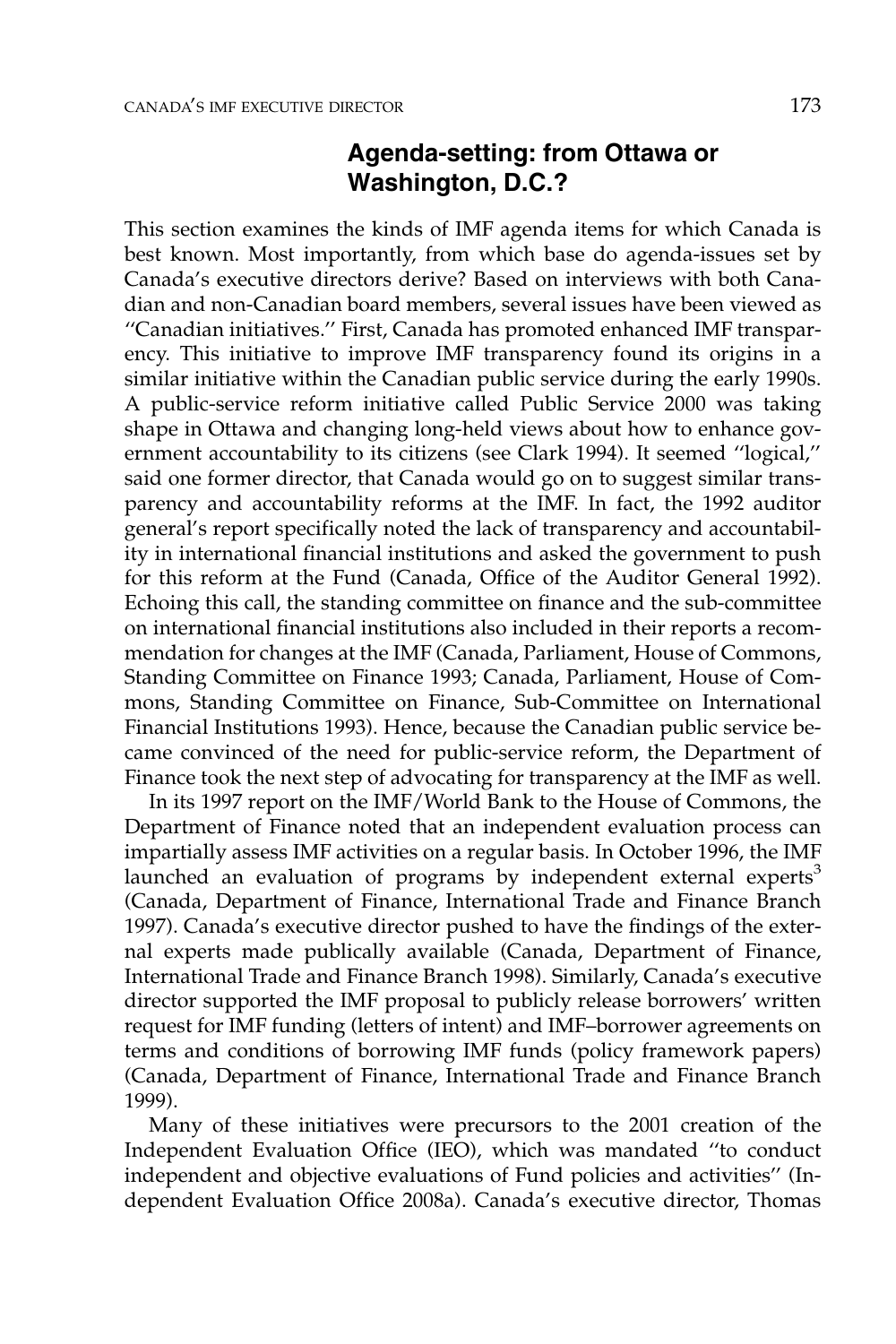Bernes (1996–2001), has taken and received credit for the creation of this office, partly owing to his personal involvement; in 2005, he went on to become IEO director.

In 2002, Bernes was chair of a group tasked by the IMF's executive directors to review how the Fund interacts with and performs under external evaluations. In the group's recommendation to the spring 2000 meeting of the International Monetary and Financial Committee (IMFC), the idea of the IEO and its terms of reference were developed (Canada, Department of Finance, International Trade and Finance Branch 2001). Moving from ad hoc external evaluation reports to an arm's-length office was credited as a Canadian idea. Former U.S. executive director, Karin Lissakers, pointed out that ''the superior performance of the IEO points to the wisdom of those like former Canadian executive director Tom Bernes, who advocated a professional standing operation'' (Lissakers 2004: 46). Similarly, a number of non-Canadian directors interviewed also indicated that the IEO and the push for transparency at the Fund was a Canadian-led idea.

A second contribution made by Canada's executive director to the IMF executive board is in the area of good governance. According to a Finance staff member, Canada had put considerable weight on incorporating external governance indicators in its country assessments. Numerous Canadian and non-Canadian directors interviewed noted Canada's support of good governance initiatives and specifically mentioned anti-corruption initiatives, at the executive board. Curiously, it was difficult to pinpoint exactly which anti-corruption policies Canada was actually known for. Regardless, when directors were asked about Canada's taken positions and reputation at the board, anti-corruption measures were consistently mentioned. The IMF does not have a specific approach for tackling corruption; instead, it tries to urge its members to achieve good governance through enhancing governments' fiscal transparency. In discussing loan agreements at the executive board, and without explicit direction from the Department of Finance, Canadian directors have consistently questioned borrowing members' record with anti-corruption measures. One director noted that he used Transparency International's corruption indices to highlight borrowers' progress and failures. If not directed from the Department of Finance, how did directors know to bring up the issue of corruption? According to one director interviewed, he suggested two factors that shaped his views: first, Toronto's financial community would raise the issue with the director when it faced corrupt governments overseas; and, second, when visiting some of the Caribbean constituency members it became startlingly clear to him that corruption was a contributing factor in their economic malaise.

A third area of Canadian impact at the IMF is as a champion of administrative efficiency, calling for the reduction in IMF staff salaries, strengthening of corporate governance standards, and reduction of the IMF's own budget.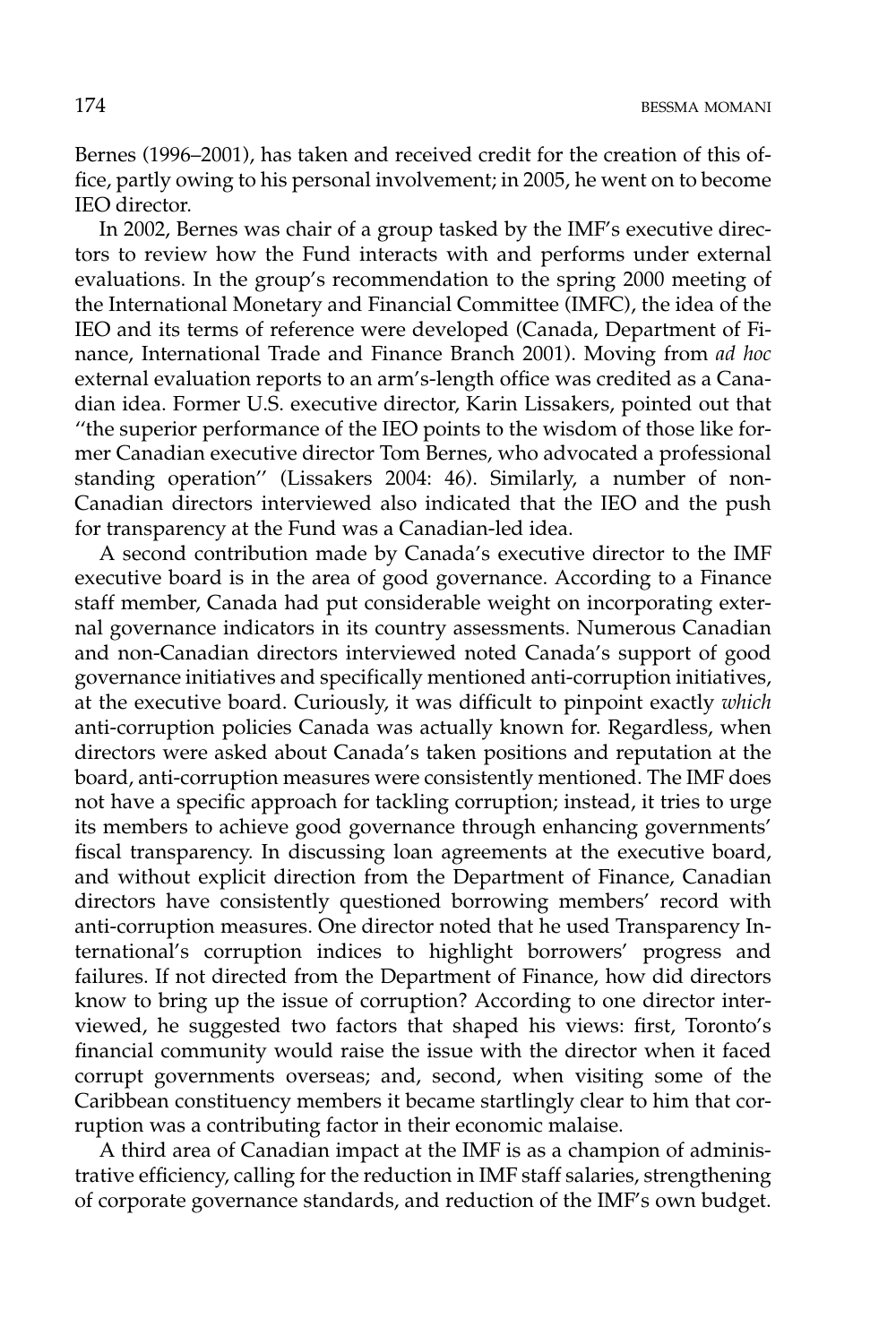For many years, the Canadian position was to vote against IMF staff salary increases at the executive board. Canada argued that since the IMF preached fiscal conservatism on its borrowers, the IMF should follow suit by containing its own real increases in staff salaries (Canada, Department of Finance, International Trade and Finance Branch 1995). The Canadian government's real reasoning, however, was that the Canadian public service was under a salary freeze, and consequently it could not vote for salary increases at the IMF and expect to save face at home. In short, this Canadian policy of voting against salary increases at the Fund was meant to appease domestic audiences. A number of directors noted, however, that IMF staff salary raises were actually intended to keep IMF pay scales competitive, to ensure a continued ability to recruit economists (see Momani 2004). In the end, the board voted for salary increases, despite Canadian directors' objections.

A fourth area of Canadian impact on the board is in its advocating for an IMF expanded role in providing advice on ''safe capital liberalization in developing countries'' (Canada, Department of Finance, International Trade and Finance Branch 1999) and in providing orderly ways out of sovereign debt crises. In 2001, first deputy managing director at the IMF, Anne Krueger, proposed a ''sovereign debt restructuring mechanism'' (SDRM) that would apply some of the tools used in domestic bankruptcy regulations to provide orderly resolution to sovereign debt crises (Krueger 2001). Canada's executive director was supportive of this IMF proposal and would be ''outspoken'' on the need for having the IMF play a central role, in coordination with private-sector capital, to ensure an ''orderly and cooperative resolution'' to rapid inflows and exits of private capital, which have caused global payment problems and financial crises (Canada, Department of Finance, International Trade and Finance Branch 2001). The SDRM failed to get the proposal through the IMFC due to American objections, but the Canadians remained supportive of management's initiative (Canada, Department of Finance, International Trade and Finance Branch 2004) and, said one Bank of Canada official, were disappointed when the initiative failed to take hold at the G20 meetings.

Canada has also been a leader in putting in place an IMF program to help countries in sending positive signals to the international financial community without using Fund financing – Canada's fifth area of impact on the board. With Jamaica in Canada's constituency, Canada's executive director convinced the Caribbean country to serve as a ''policy support instrument'' (a precursor to the ''policy monitoring instrument'') ''pilot study.'' European creditor countries, such as France, were less than thrilled with the proposal because they feared that borrowers would want to use this in lieu of conditionality-based agreements in their debt-rescheduling. Creditors worried that a policy support instrument would not have the teeth to impose the conditionality required of borrowers. France in particular did not want the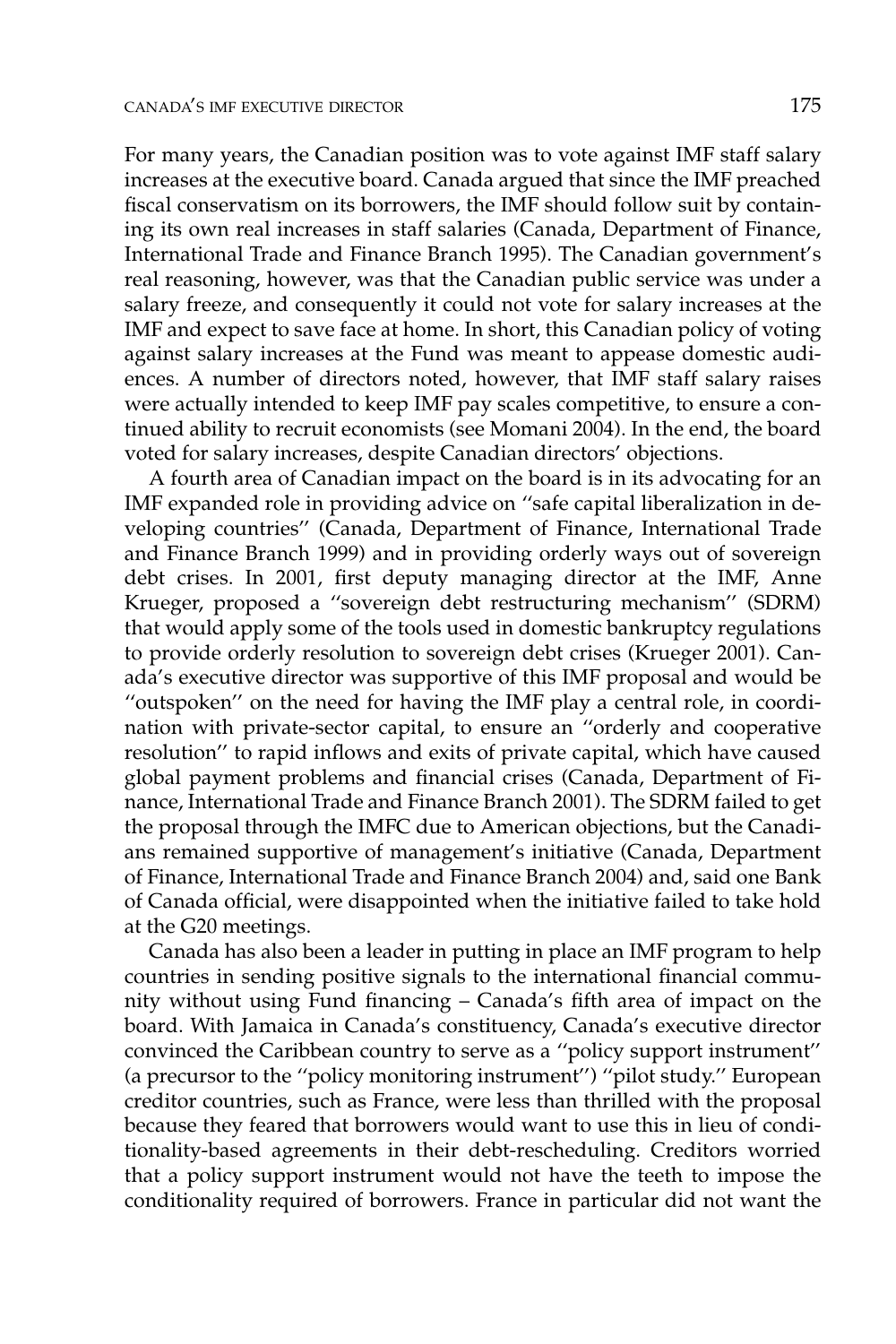policy support instrument to undermine the leverage of the Paris Club in debt-rescheduling.<sup>4</sup> In 2004, Canada's executive director prompted an IMF staff proposal for a ''policy monitoring instrument'' (PMI), which would give low-income countries IMF advice and technical assistance without a lending arrangement to help these countries attract foreign investment and improve their creditworthiness (Canada, Department of Finance, International Trade and Finance Branch 2005). Despite European objections, the Canadian-led initiative was finally endorsed in fall 2005. That year, the Canadian executive director spearheaded the policy support instrument further at the board (Canada, Department of Finance, International Trade and Finance Branch 2006). The United States supported the Canadian initiative ''because they knew Canada wanted it.'' Moreover, by being persistent, Canada's director was able to gain the support of the IMF staff, who accepted that this would be experimental as well.

Finally, ''largely due to Canadian efforts,'' Canada's executive director helped shape executive board consensus on a ''Statement of Surveillance Priorities" (Canada, Department of Finance, International Trade and Finance Branch 2008). This laid the foundation for a revamped policy on scope and procedures of IMF staff surveillance of member states, a move aimed at addressing capital account vulnerabilities and over-valued or under-valued exchange rate pegs. Canada's executive director further contributed extensively to the 2007 ''Decision on Bilateral Surveillance,'' which updated the 1977 ''Decision on Surveillance over Exchange Rate Policies.'' The idea had origins in the Bank of England, but it was the Bank of Canada that loudly championed the idea and transmitted it to the Canadian executive director, and the Bank of Canada soon became identified with the surveillance reform. The new policy widened the parameters of IMFmember discussions to encompass more than exchange rates and to include a new IMF role in identifying global misalignments in exchange rates (International Monetary Fund 2007). Canada then placed surveillance on the agenda of the G7, G20, and the IMF executive board. Bank of Canada governor, David Dodge, was personally involved in bringing surveillance to the forefront of core IMF functions, pushing members to enshrine the IMF's role as ''an umpire.'' He noted in a lecture that ''like any good umpire, the IMF should apply the same judgment to *all* players in the global econ- $\text{omy}''$  (Dodge 2006).<sup>5</sup> It was a comment that was easily understood to note that the United States and all industrialized states needed to play by the same trade, fiscal, and exchange rate rules as everybody else. In a personal interview with a European director, it was noted that Canada today is indeed best known for its active role at the IMF board for putting through this surveillance reform policy. This initiative was later criticized by China as meddling in their fiscal and exchange rate policies (see Bretton Woods Project 2007).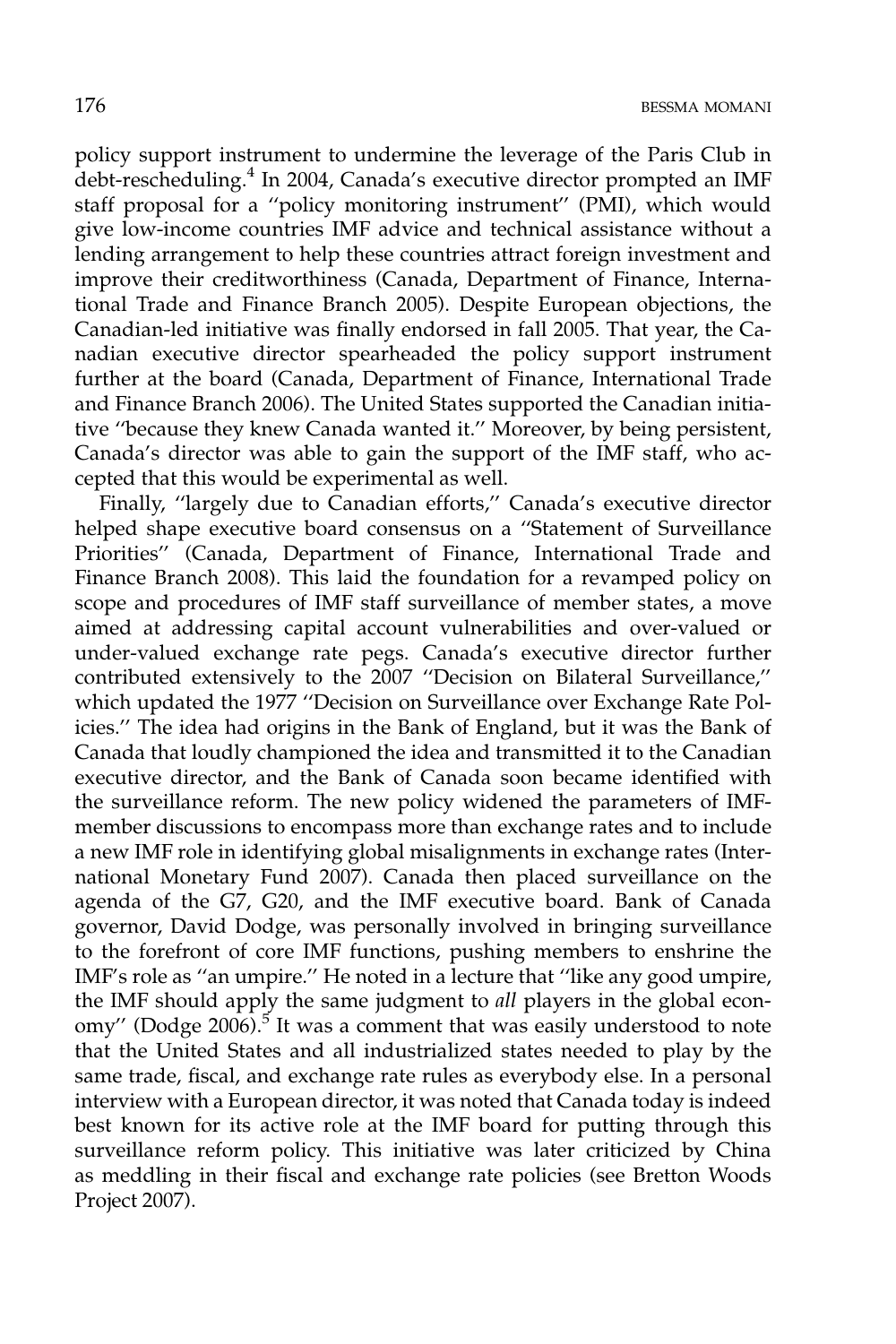# Professionalizing Canada's IMF director?

Like the United Kingdom, and compared with other western countries, Canada has tended to send quite senior individuals to represent it at the IMF. These individuals have usually been recruited from the Department of Finance, but some have also been appointed from the Bank of Canada and other government departments and agencies. Most of Canada's executive directors have been economists by training, but several others have been lawyers and career public servants (see Table 3). This is generally in keeping with the recruitment of other Fund members' directors. Consistent with the trend of many other countries at the executive board, Ottawa has generally sent individuals to the IMF as director for an average of two years – Rasminsky being the notable exception, serving for seventeen years, albeit as a nonresident director.

One explanation for why Canada's directors have tended to be more senior than their European counterparts is that, for many years, directors received a pay increase to move from their civil-service position in Ottawa. The executive director position is deemed in Ottawa to be substantial in pay, with great travel and tax-free benefits and living relatively close to home. Europeans, in contrast, often take a reduction in pay when they assume the position of IMF director, and sometimes they also lose some of the benefits they enjoyed in Europe. Most directors interviewed noted that the position was coveted for those in the Canadian civil service who were economically inclined. A senior Finance official did comment, however, that the position was less coveted in recent times because the financial benefits of moving to Washington had diminished due to the U.S. dollar's temporary decline in value.

| Occupation of executive directors<br>immediately prior to IMF service | 1996 | 2001 | 2006 |
|-----------------------------------------------------------------------|------|------|------|
| Ministry of Finance/Treasury                                          | 6    | 11   |      |
| Central bank                                                          | 8    |      |      |
| Other government                                                      | 5    |      |      |
| <b>IMF</b> staff                                                      | 3    |      |      |
| Academia                                                              |      |      |      |
| Private sector                                                        |      |      |      |
| World Bank and other international organizations                      |      |      |      |

Table 3. Backgrounds of IMF Executive Directors, Number of Executive Directors, Selected Years

Source: Independent Evaluation Office 2008b: 26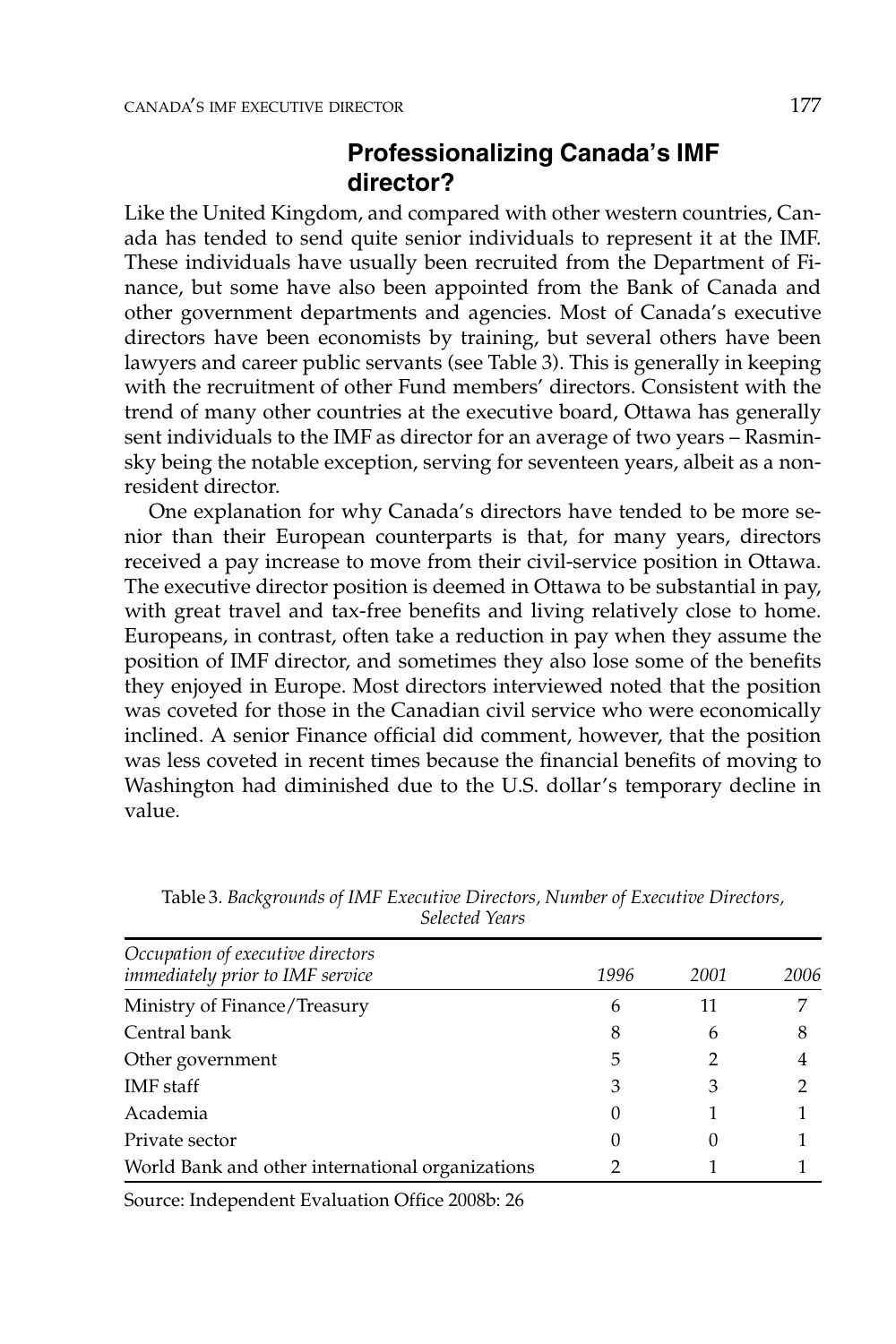While the choice to accept an appointment might be influenced by technical criteria, most of the directors interviewed agreed that an appointment to the IMF was often a political decision. One director noted, ''It was like a senator position, reserved as a reward for good public service in Ottawa.'' However, a number of interviewees noted that there was a recent attempt to ''professionalize the position.'' Specifically, the Department of Finance has tried to move the G7 deputy minister to the IMF executive director position. One former director and a senior Finance official, however, cautioned that the success of this ''professionalization'' proposal has yet to be seen.

Career public servants are more prone to autonomous behaviour and policy deflection, so the argument goes (Peters and Pierre 2004). Canada's practice has been to send its senior officials to the board, and this has generally enabled Canadian directors to operate with the confidence and stature needed to get things done. Indeed, as Donald Savoie reminds us, governments need career public servants because they have the institutional memory to be effective at policy-making (1994). The historical success of Canada's senior representatives on the board suggests that this is a practice that should be continued, and Canada should not lower the rank of the officials sent to the board. In numerous interviews, directors noted that they were able to get things done at the Fund in large part because they had the political backing and institutional memory at home to know the extent and limits of their authority. Attempts to ''professionalize the director position'' by hiring mid-level Finance officials could hinder Canadian effectiveness at the board, they suggested. To encourage senior officials to go to Washington, the financial rewards of moving also need to be kept in place.

What could Canada do to enhance its influence and prestige at the board? Executive directors need to have astute diplomatic skills, experience, a broad knowledge base, negotiation skills, and seniority in Ottawa. Sending an "elder" statesman or stateswoman to Washington is useful. Simply put, Canada needs to send individuals who do not need to call the Department of Finance or Bank of Canada on a daily basis. Plus, the board has generally responded very well to those individuals who can exude this level of confidence and stature. Senior officials are also better able at dealing with the political pressures and interferences that invariably come from the United States and G7.

Canada does not necessarily need to send strong macro-economists to Washington, however. Instead, directors should have strong political skills and a good working knowledge of economics and finance. Analytical and technical skills are available to the executive director through the director's office and through communication with the Department of Finance and the Bank of Canada. Diplomatic skills are important to the workings of the executive board and need to be an inherent part of the director's job description. Internal surveys of the Fund's executive directors suggest that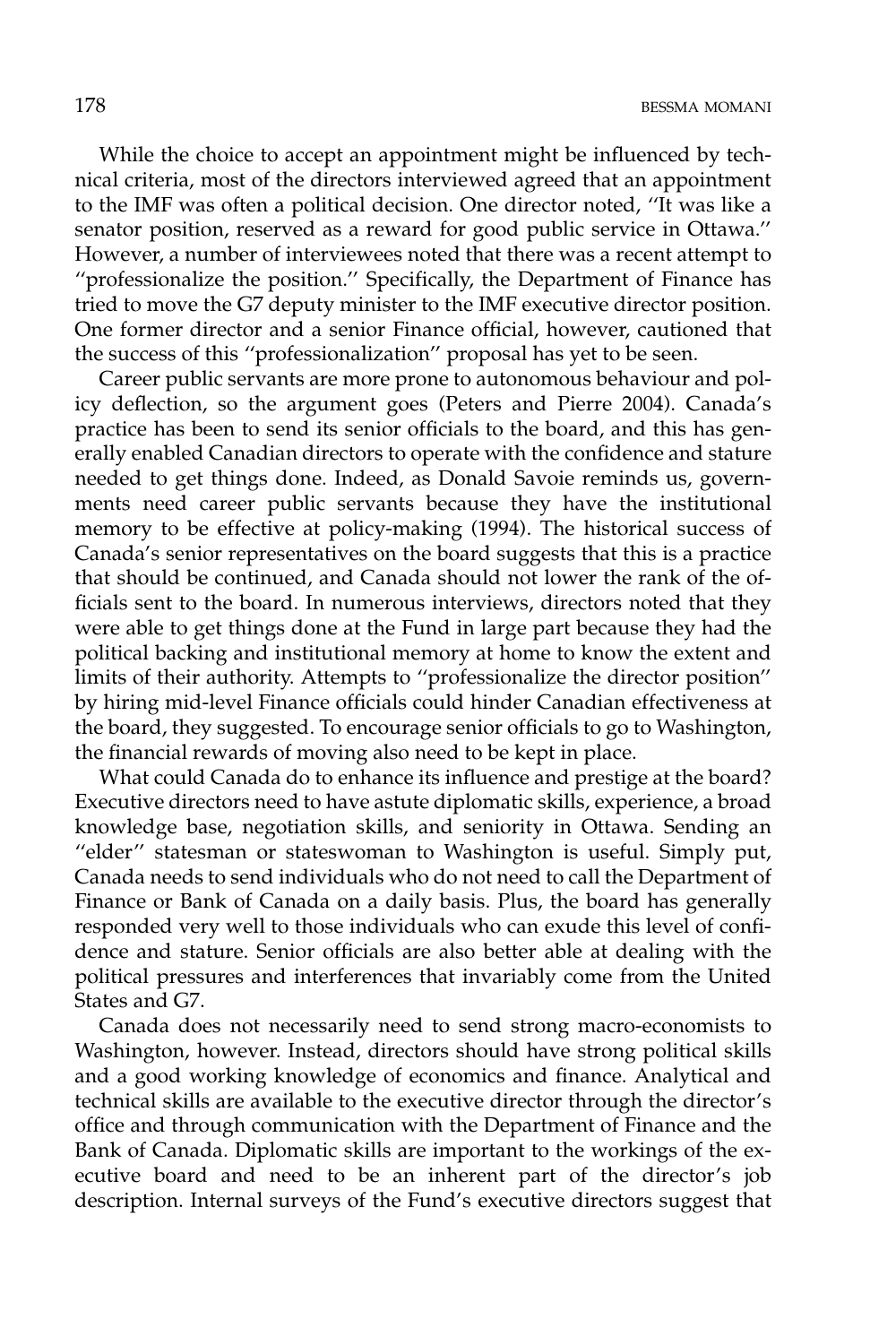

Figure 1. Fund's Executive Directors' Perceptions of Their Skills (in percentages)

they perceive the strength of their skills to include macro-economics and diplomacy (see Figure 1).

While maintaining effectiveness on the board by continuing to send senior officials to assume the directorship, Canada could also significantly improve its effectiveness by increasing the tenure of its directors. Canada is not alone in this, since most countries also send their directors for an average of two years. The IMF, however, is an exception of most international organizations; most other international financial organizations average three years The private sector also tends to have board directors serve for two terms of three years each (Independent Evaluation Office 2008a). Two years at the IMF executive board is simply not long enough for directors to learn the workings of the Fund and gain familiarity at the board. As one director noted, ''[I]t takes a year to become a known commodity, and the next year you pack your bags.'' At the same time, however, it is important that board directors do not become stale, appear to be permanent fixtures at the Fund, or, worse yet, ''go native'' in Washington. Given that elections for directors and, hence, turnovers at the board, occur every two years, it is recommended that Canada renew the term of its directors and have them serve for four to six years. Canada could benefit from having its directors build the good reputation and skills that can come with longer service at the board.

Finally, the issue of whether the IMF should move from being a resident to a non-resident board is a critical one for Canada and its constituency. A nonresident board will have less oversight on daily matters and on IMF staff. This is critical if, as I have argued, IMF staff are more apt to devise technically sound financial packages that are at times less sensitive to countries' political–economy circumstances. Canada has been effective and helpful in promoting the interests of its constituency members and sometimes defending them against a more technically oriented staff. A non-resident board will

Source: Independent Evaluation Office 2008b: 25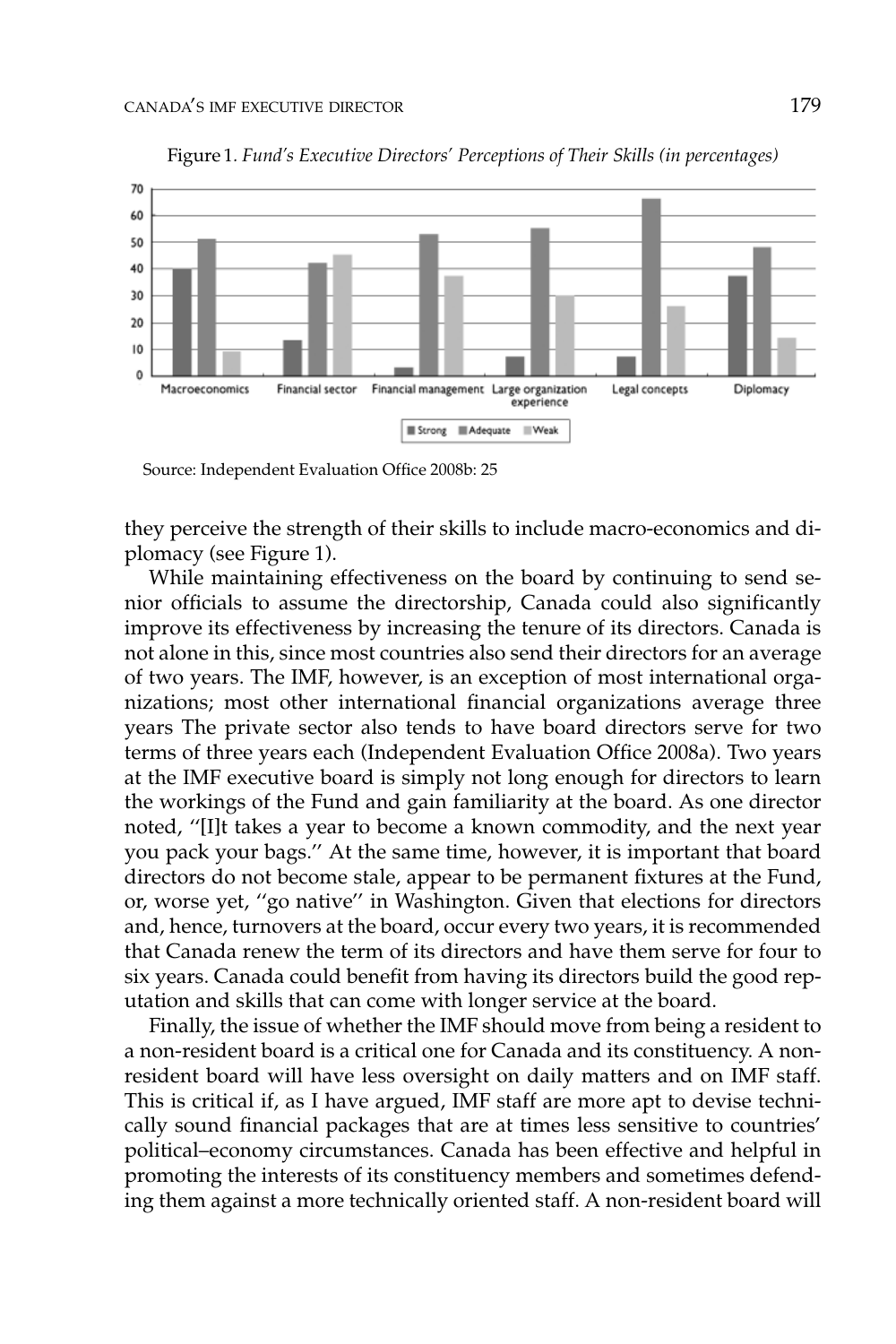make Canada less effective as chair of its constituency and arguably less valuable at the board.

### **Conclusion**

Canada has had a tradition of sending senior officials to represent it at the IMF executive board, often as a political reward for service in Ottawa. Directors have generally worked independently when devising policy on most day-to-day IMF issues but have been expected to heed to the Department of Finance on systemic and global issues. Canada's Caribbean constituency has helped to make the director's office a positive one, where, unlike other constituencies, internal challenges have been minimal, if not non-existent.

Unlike, perhaps, Canadian officials at other international organizations, Canada's IMF executive directors are fairly autonomous. This is due to three circumstances: low societal pressure on the Canadian government to change practice; the nature of the appointment and the institutional demands for senior officials provides directors with added autonomy; and Canada's role as head of its weaker constituency members also gives directors more autonomy. In summary, Canada's director has a good degree of liberty and leeway to propose ideas and policies at the executive board. By increasing Canadian directors' tenure at the board and ensuring that politically seasoned officials continue to be sent to the IMF, Canada could, indeed, be in a position to ''punch above its weight class.''

#### Notes

- 1 Ireland, as a European Union member, is a member of a non-European constituency. This has led to some pressures and arguments for Ireland to someday join an EU constituency.
- 2 In the cases of France, U.S., and U.K., this works in a way that the IMF gives money to the country to pay for the executive director salary, as a way around the rules somewhat.
- 3 The IMF's second external evaluation on surveillance was led by Canada's former Bank of Canada governor John Crow (IMF 1999).
- 4 ''Policy support instruments'' have been used in Nigeria (2005), Uganda (2006), Cape Verde (2006), Tanzania (2006), and Mozambique (2007).
- 5 Bank economists have also written on their visions to improve IMF surveillance (Lavigne, Maier, and Santor 2007).

## References

- Bretton Woods Project. 2007. ''IMF surveillance role: Fundamentally misaligned?'' Bretton Woods Project [web site]. Available at<http://www.brettonwoodsproject.org/art-557147>.
- Canada. Department of Finance. International Trade and Finance Branch. 1995. Report on Operations Under the Bretton Woods and Related Agreements Act 1994. Ottawa: Supply and Services Canada.

-- <sup>-----</sup>- <sup>-----</sup> 1997. Report on Operations Under the Bretton Woods and Related Agreements Act 1996. Ottawa: Public Works and Government Services Canada.

———. ———. ———. 1998. Report on Operations Under the Bretton Woods and Related Agreements Act 1997. Ottawa: Public Works and Government Services Canada.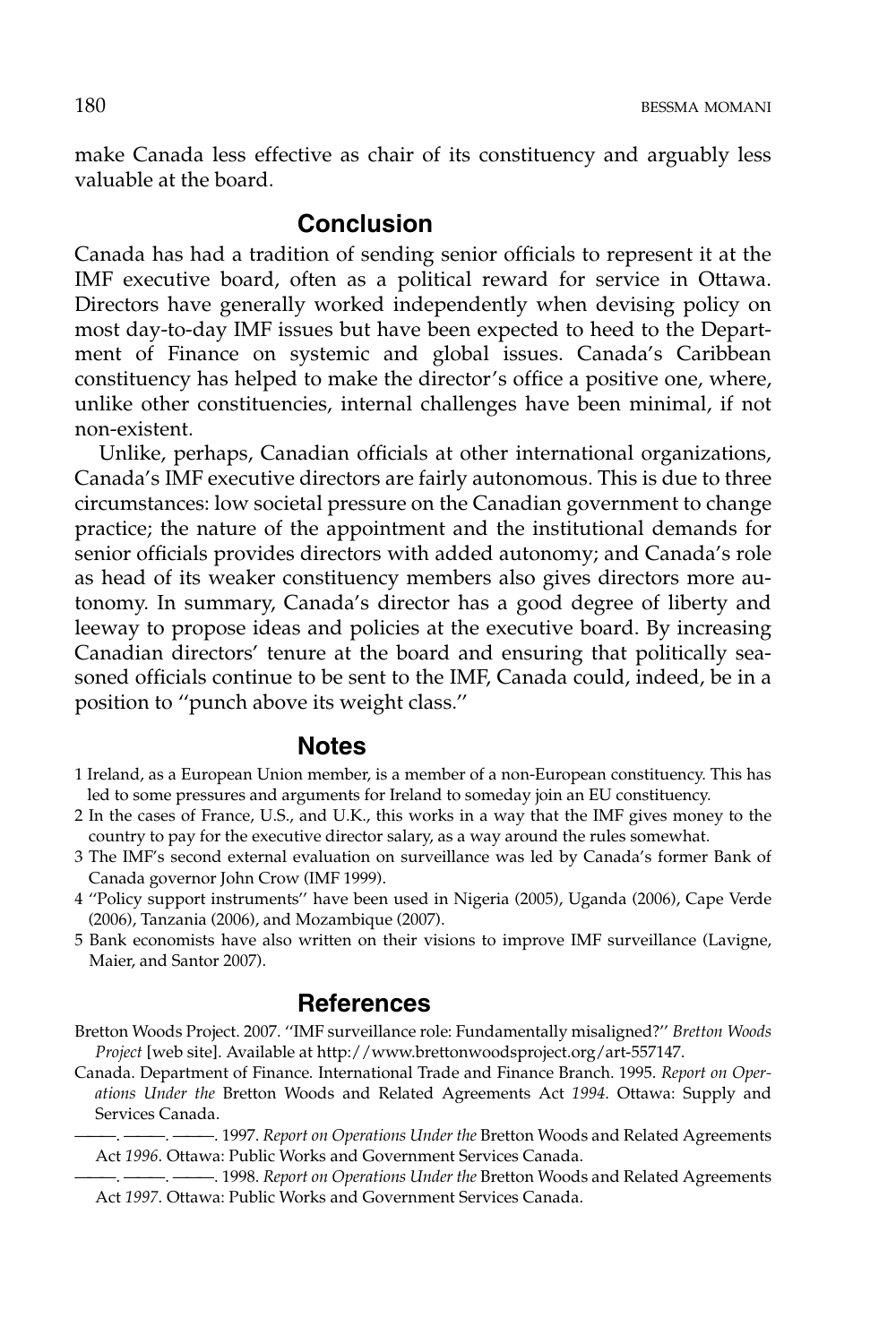-.  $\frac{1}{100}$  -  $\frac{1}{100}$ . Report on Operations Under the Bretton Woods and Related Agreements Act 1998. Ottawa: Public Works and Government Services Canada.

———. ———. ———. 2001. Report on Operations Under the Bretton Woods and Related Agreements Act 2000. Prepared March 2001. Ottawa: Public Works and Government Services Canada. Available at [http://www.collectionscanada.gc.ca/archivesweb/20071123185250/http://](http://www.collectionscanada.gc.ca/archivesweb/20071123185250/http://www.fin.gc.ca/bretwood/pdf/bretwd00_e.pdf) [www.fin.gc.ca/bretwood/pdf/bretwd00\\_e.pdf.](http://www.collectionscanada.gc.ca/archivesweb/20071123185250/http://www.fin.gc.ca/bretwood/pdf/bretwd00_e.pdf)

—. ———. 2004. Report on Operations Under the Bretton Woods and Related Agreements Act 2003. Prepared March 2004. Ottawa: Public Works and Government Services Canada. Available at [http://www.collectionscanada.gc.ca/archivesweb/20071123184659/http://](http://www.collectionscanada.gc.ca/archivesweb/20071123184659/http://www.fin.gc.ca/bretwood/pdf/bretwd03e.pdf) [www.fin.gc.ca/bretwood/pdf/bretwd03e.pdf.](http://www.collectionscanada.gc.ca/archivesweb/20071123184659/http://www.fin.gc.ca/bretwood/pdf/bretwd03e.pdf)

—. ———. 2005. Report on Operations Under the Bretton Woods and Related Agreements Act 2004. Prepared March 2005. Ottawa: Public Works and Government Services Canada. Available at [http://www.fin.gc.ca/bretwood/pdf/bretwd04e.pdf.](http://www.fin.gc.ca/bretwood/pdf/bretwd04e.pdf)

———. ———. ———. 2006. Report on Operations Under the Bretton Woods and Related Agreements Act 2005. Prepared April 2006. Ottawa: Public Works and Government Services Canada. Available at [http://www.fin.gc.ca/bretwood/pdf/bretwd05e.pdf.](http://www.fin.gc.ca/bretwood/pdf/bretwd05e.pdf)

———. ———. ———. 2008. Canada at the IMF and World Bank 2007. Report on Operations Under the Bretton Woods and Related Agreements Act. Prepared March 2008. Ottawa: Public Works and Government Services Canada. Available at [http://www.fin.gc.ca/bretwood/pdf/](http://www.fin.gc.ca/bretwood/pdf/bretwd07_e.pdf) [bretwd07\\_e.pdf](http://www.fin.gc.ca/bretwood/pdf/bretwd07_e.pdf).

- Office of the Auditor General. 1992. Report. Ottawa: Supply and Services Canada, Chapter 12: Department of Finance – Participation in the Bretton Woods Institutions and in the European Bank for Reconstruction and Development. Available at [http://www.oag-bvg.gc.ca/](http://www.oag-bvg.gc.ca/internet/English/parl_oag_199212_12_e_8065) [internet/English/parl\\_oag\\_199212\\_12\\_e\\_8065.](http://www.oag-bvg.gc.ca/internet/English/parl_oag_199212_12_e_8065)<html#0.2.L39QK2.V0OCQD.224YFE.9E>.

—. Parliament. House of Commons. Standing Committee on Finance. 1993. International Financial Institutions: Nineteenth Report. Ottawa: Supply and Services Canada.

———. ———. ———. Sub-Committee on International Financial Institutions. First Report. Ottawa: Supply and Services Canada.

- Clark, Ian. 1994. ''Restraint, renewal and the Treasury Board Secretariat.'' Canadian Public Administration 37 (2) Summer: 209–48.
- Dodge, David. 2006. ''The evolving International Monetary Order and the need for an evolving IMF.'' Lecture to the Woodrow Wilson School of Public and International Affairs, Princeton, New Jersey, 30 March. Available at [http://www.bankofcanada.ca/en/speeches/2006/sp06-](http://www.bankofcanada.ca/en/speeches/2006/sp06-6.html) [6.html](http://www.bankofcanada.ca/en/speeches/2006/sp06-6.html).

Gold, Joseph. 1983. Political Considerations are Prohibited by Articles of Agreement When the Fund Considers Requests for Use of Resources. IMF Survey. Washington, D.C.: IMF.

- Halifax Initiative. 2008. FAQs Canada, the World Bank and the International Monetary Fund. Issue Brief (revised). Ottawa: Halifax Initiative Coalition. Available at [http://www.halifaxinitiative.](http://www.halifaxinitiative.org/updir/IssueBrief-FAQsCanadaWBIMF.pdf) [org/updir/IssueBrief-FAQsCanadaWBIMF.pdf](http://www.halifaxinitiative.org/updir/IssueBrief-FAQsCanadaWBIMF.pdf).
- Independent Evaluation Office (IEO). 2008a. ''About IEO.'' Independent Evaluation Office of the International Monetary Fund [web site]. Washington, D.C.: IMF. Available at [http://www.ieo](http://www.ieo-imf.org/about)[imf.org/about](http://www.ieo-imf.org/about).

———. 2008b. Governance of the IMF: An Evaluation. Washington, D.C.: IMF. Available at [http://](http://www.ieoimf.org/eval/complete/pdf/05212008/CG_main.pdf) [www.ieoimf.org/eval/complete/pdf/05212008/CG\\_main.pdf.](http://www.ieoimf.org/eval/complete/pdf/05212008/CG_main.pdf)

International Monetary Fund. 1999. IMF Announces an External Evaluation of Its Surveillance Role. News Brief No. 98/21. 30 June. Washington, D.C.: IMF. Available at [http://www.imf.org/](http://www.imf.org/external/np/sec/nb/1998/nb9821.htm) [external/np/sec/nb/1998/nb9821.htm](http://www.imf.org/external/np/sec/nb/1998/nb9821.htm).

-. 2000. IMF Board Reviews Issues Surrounding Work on Offshore Financial Centers. NewsBrief No. 00/62. 26 July. Washington, D.C.: IMF. Available at [http://www.imf.org/external/np/](http://www.imf.org/external/np/sec/nb/2000/nb0062.htm) [sec/nb/2000/nb0062.htm.](http://www.imf.org/external/np/sec/nb/2000/nb0062.htm)